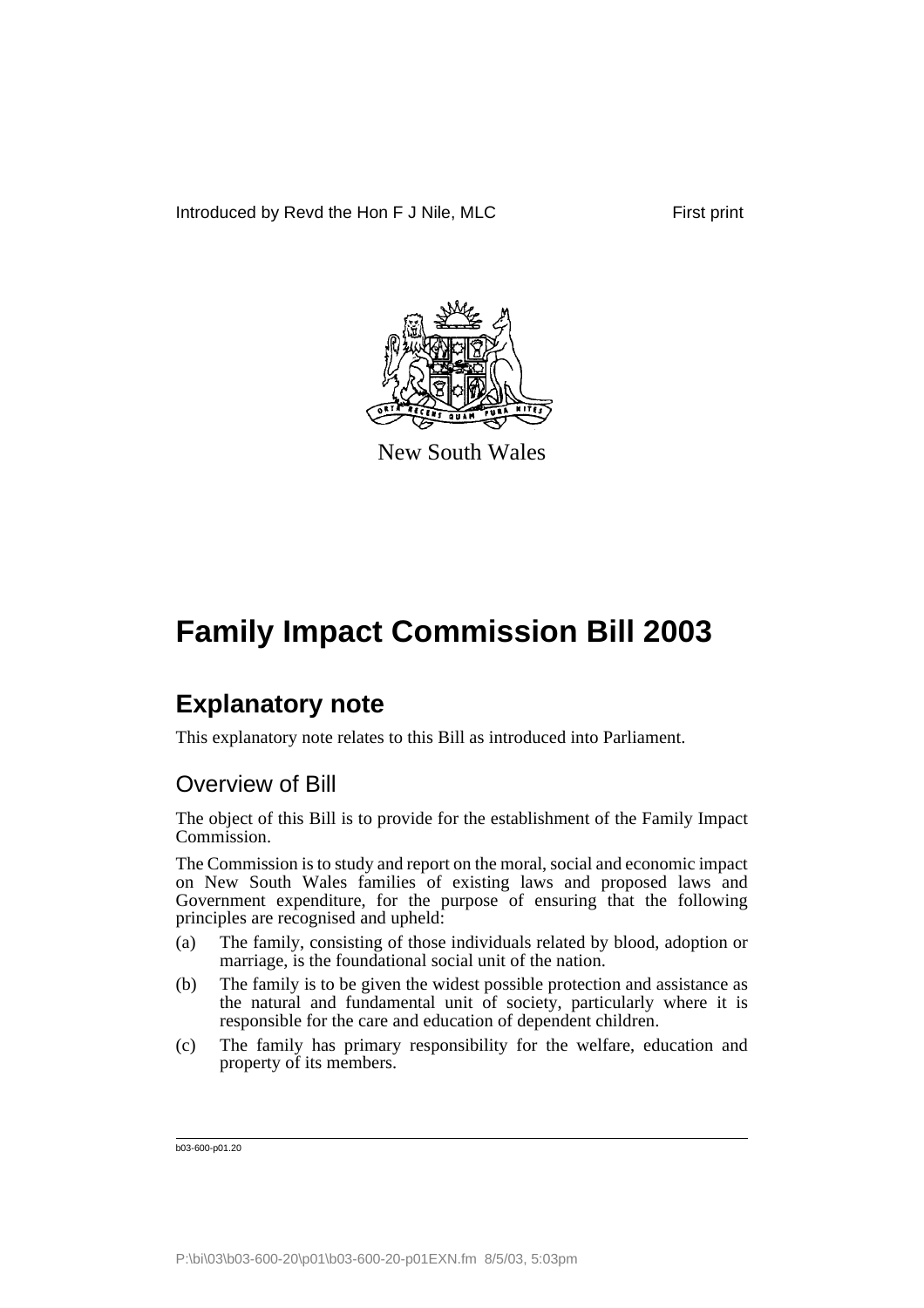Explanatory note

- (d) The sanctity and unique sphere of authority of the family is to be recognised and preserved.
- (e) Optimum conditions for maintaining the integrity of the family unit are to be preserved and promoted.

The Bill provides for the following:

- (a) the preparation of Family Impact Studies and Assessments for all Bills introduced into Parliament and for all expenditure or programs of expenditure of public money,
- (b) the preparation of those Studies and Assessments for other matters considered appropriate by the Commission,
- (c) the principles to be taken into account when preparing such Studies and Assessments,
- (d) the constitution of an Advisory Committee,
- (e) the conferring of investigation powers on the Commission,
- (f) the publicising and review of Studies and Assessments.

## Outline of provisions

## **Part 1 Preliminary**

**Clause 1** sets out the name (also called the short title) of the proposed Act.

**Clause 2** states the objects and principles of the proposed Act.

**Clause 3** contains definitions of important expressions used in the proposed Act.

*Family* is defined to mean an organic unit consisting of a man and a woman, related by marriage, and the children of either or both of them by blood or adoption. *Marriage* is defined as the union of a man and a woman to the exclusion of all others voluntarily entered into for life.

**Clause 4** contains definitions of other expressions used in the proposed Act.

## **Part 2 Family Impact Studies and Assessments**

**Clause 5** requires the Commission to prepare a Family Impact Study on proposed legislation and proposed Government expenditure, all enacted laws in force at the commencement of the proposed Act and any law or proposed law of the Commonwealth, another State, a Territory or of another country that the Commission thinks has or may have an impact on families.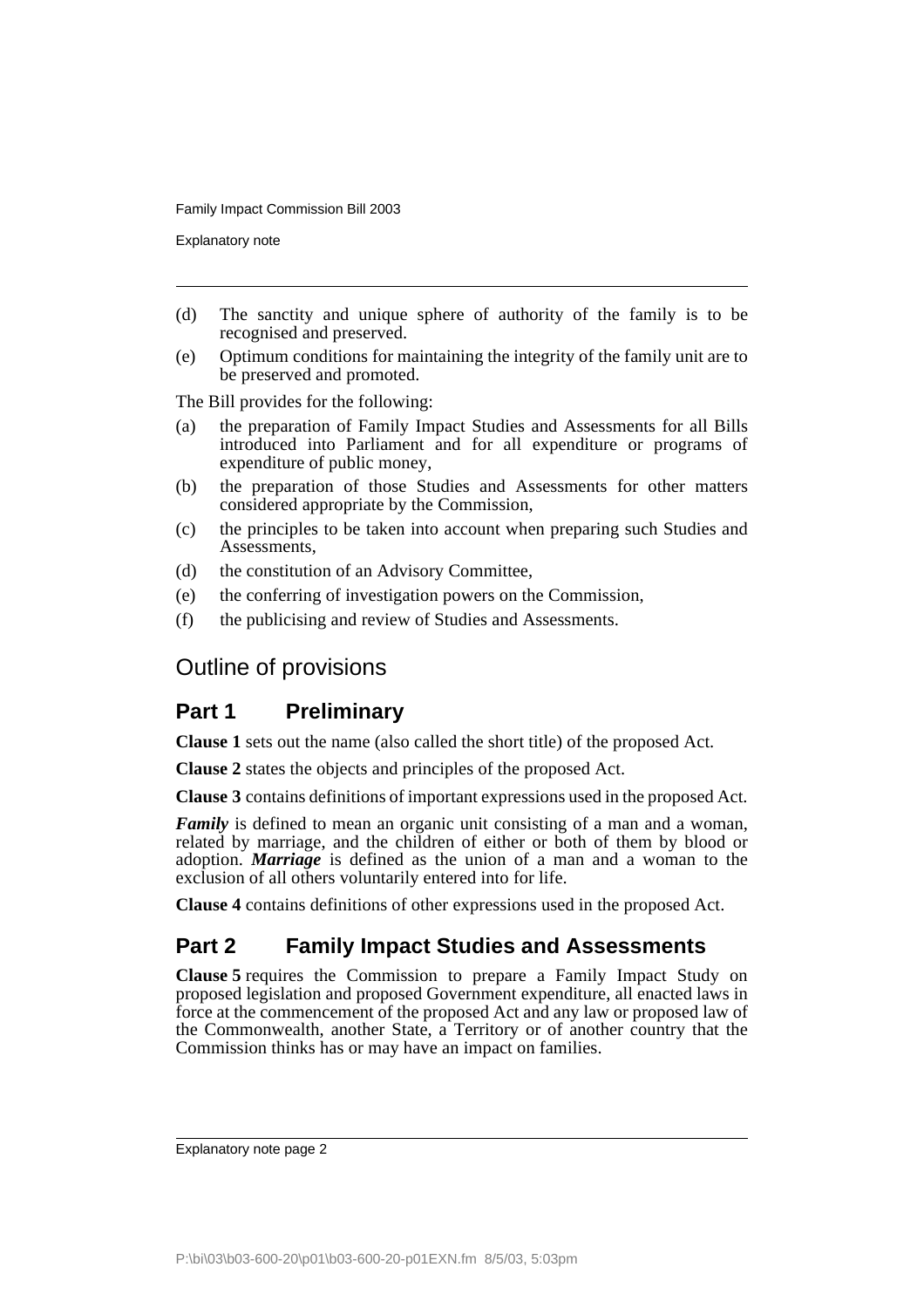Explanatory note

**Clause 6** provides that the Member introducing a Bill into Parliament is to table a Family Impact Assessment for the Bill issued by the Commission. If this is not done, the responsible authority for the Bill can be directed by the Commission to apply for and table the Assessment.

**Clause 7** provides that there is to be no expenditure of public money until at least 7 days after a Family Impact Assessment has been issued in respect of the proposed expenditure or the expenditure program of which it forms part. The period of 7 days can be shortened by the Commission in appropriate circumstances.

**Clause 8** lists the matters to be included in a Study, including an analysis of the likely moral, social and economic effect of the matter concerned on the family, any feasible alternatives and the consequences of not carrying out the proposal.

**Clause 9** lists the matters to be included in an Assessment, including a summary of the impact on the family of the proposal concerned, a qualitative rating of the proposal on a scale of +10 to -10 in terms of how beneficial or destructive it is to the family and a recommendation as to whether or not the proposal should proceed.

**Clause 10** requires the Commission to take a number of specified matters and principles into account when preparing a Study, including the moral, social and economic effect of the matter concerned on the family and whether that effect contradicts or adversely affects the Judeo-Christian ethic or the principles set out in proposed section 2.

## **Part 3 Application for Study and Assessment**

**Clause 11** requires the responsible authority for proposed legislation or expenditure to apply for a Study and Assessment of the proposal. The form of application is set out in Schedule 1.

**Clause 12** enables an application for a Study and Assessment to relate to more than one matter where this is reasonable.

**Clause 13** requires a Study and Assessment to be made within 14 days of an application being made. In certain cases a longer period is allowed.

**Clause 14** specifies certain grounds on which the Commission may reject an application for a Study and Assessment.

## **Part 4 Public release of Studies and Assessments**

**Clause 15** requires the Commission to give a copy of a Study and Assessment to the applicant and to interested parties. The applicant is to consider and respond to the Study and Assessment.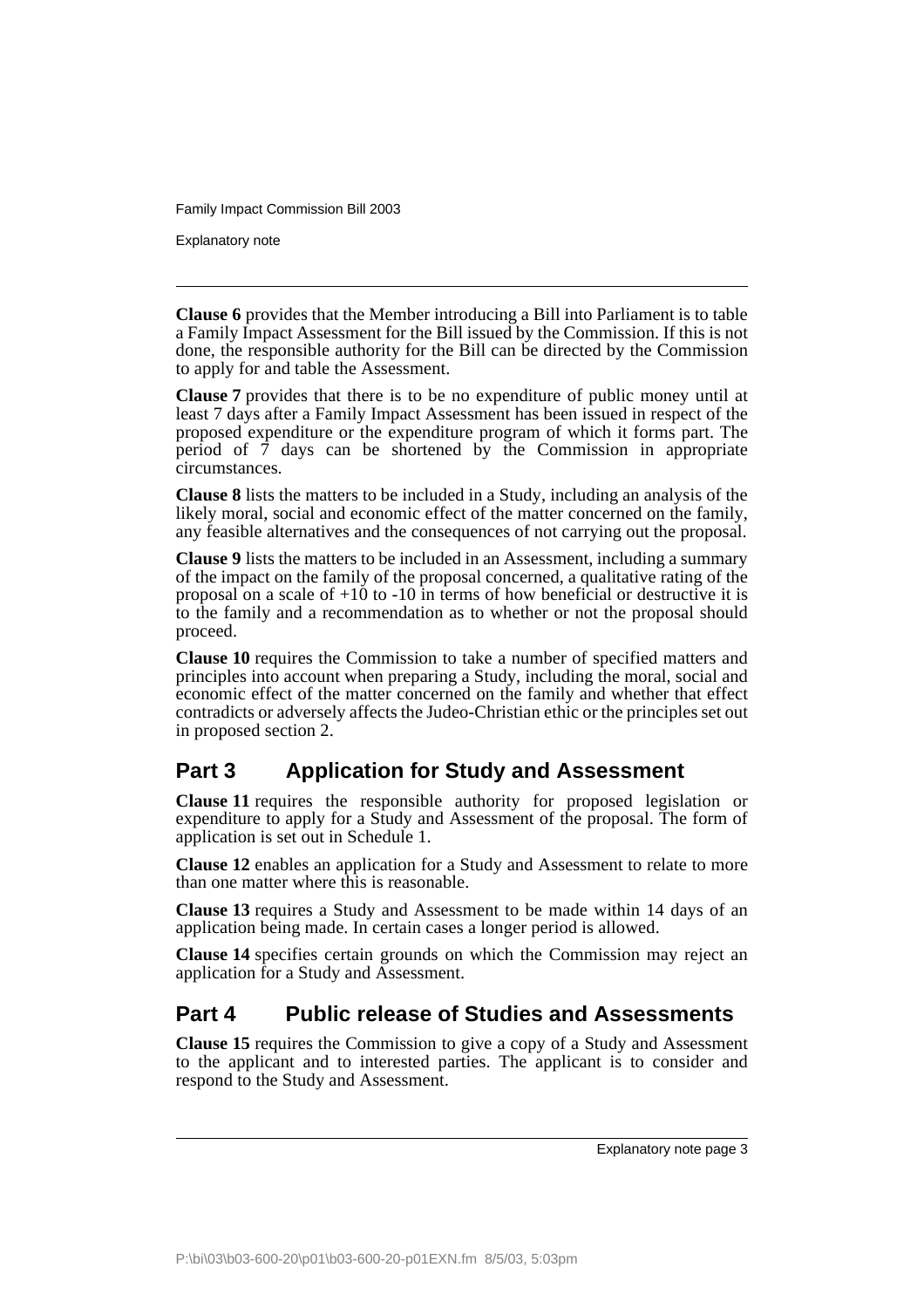Explanatory note

**Clause 16** requires copies of each Study and Assessment to be available to the public for inspection free of charge and for purchase. The Commission may delay public release if it thinks there is good reason for doing so.

**Clause 17** requires the Commission to give a copy of each Study and Assessment to each member of the Advisory Committee.

**Clause 18** provides that an Assessment of a Bill is to be read in each House of Parliament during the second reading speech of the Bill and a copy of the Assessment is to form part of the official records of the matter concerned.

## **Part 5 Responsible authorities**

**Clause 19** requires the Minister to appoint a public authority or public official as the responsible authority for one or more matters requiring a Study and Assessment.

**Clause 20** requires each responsible authority to furnish an outline to the Commission, before 30 June in each year, of the matters for which a Study and Assessment will be sought in the coming year.

## **Part 6 Information gathering etc**

**Clause 21** allows the Commission to invite public submissions on any matter which is the subject of a Study.

**Clause 22** enables the Commission to refer a matter that is the subject of a Study to a public authority or public official for investigation or other specified action.

**Clause 23** states that generally all matters that are the subject of Studies should be referred to the Advisory Committee for advice and consultation.

**Clause 24** enables the Commission to conduct investigations on its own initiative or for the purposes of the preparation of a Study or Assessment.

**Clause 25** provides that the Commission may require a statement of information from a public authority or public official for the purposes of an investigation.

**Clause 26** enables the Commission to require the attendance of a person, or the production of a document or other thing, for the purposes of an investigation.

**Clause 27** allows the Commissioner for the Commission or an officer of the Commission to enter premises used by a public authority or public official and to inspect anything on the premises and take copies of documents.

**Clause 28** enables the Commission to hold hearings.

**Clause 29** provides that such hearings are to be held in public except in special circumstances.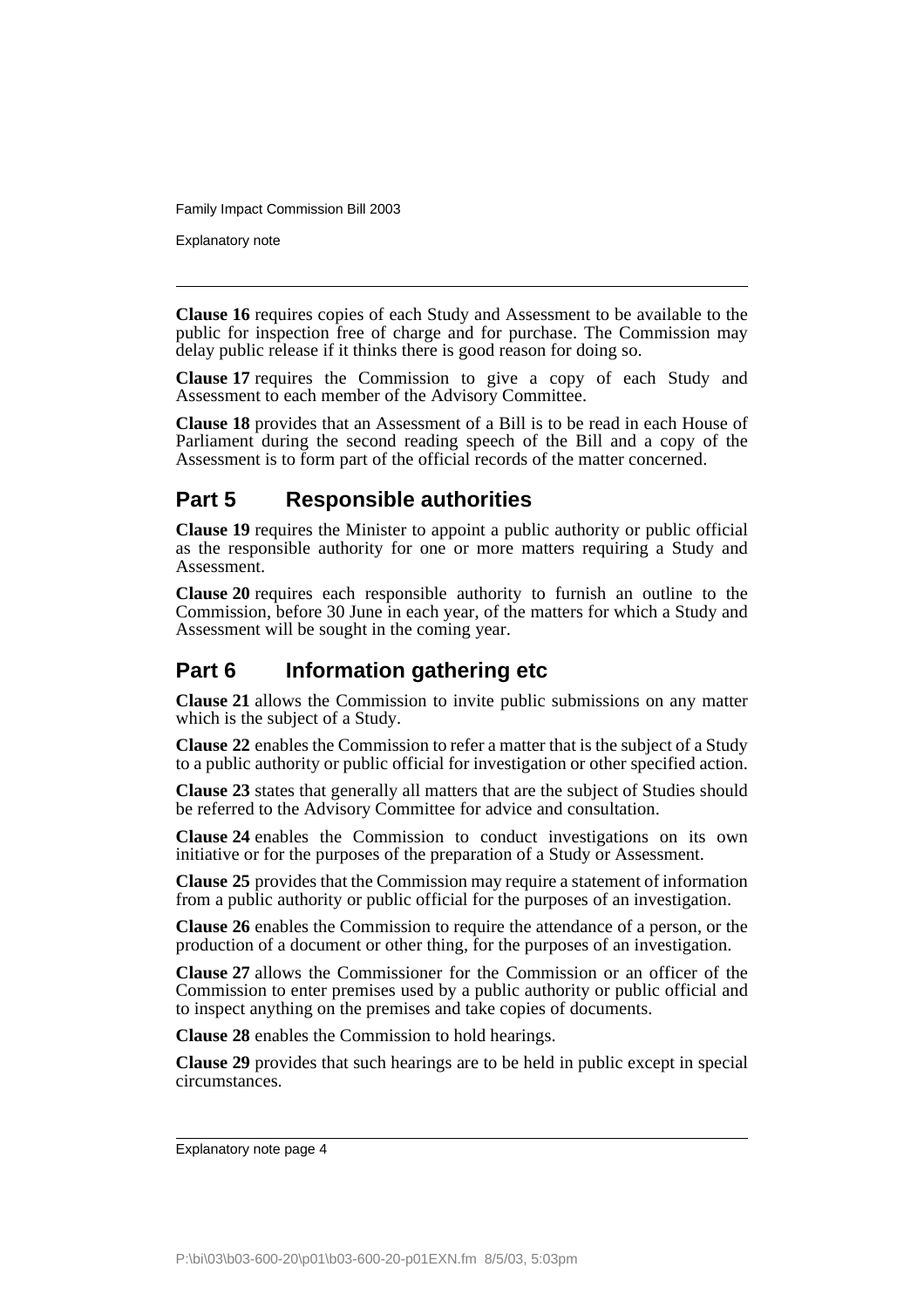Explanatory note

**Clause 30** empowers the Commission to summon witnesses for the purposes of an inquiry.

## **Part 7 Commission**

**Clause 31** constitutes the Commission and enables the Commissioner of the Commission to perform its functions.

**Clause 32** lists the functions of the Commission.

**Clause 33** provides for the appointment of the Commissioner by the Governor. The appointment is to be on the recommendation of the Advisory Committee. The Commissioner may delegate any of the Commissioner's functions.

**Clause 34** provides for the appointment of one or more Assistant Commissioners by the Governor.

**Clause 35** gives effect to Schedule 2 which contains provisions concerning the Commissioner and Assistant Commissioners.

**Clause 36** provides for the appointment of staff of the Commission under the *Public Sector Employment and Management Act 2002*. The Commission may also arrange for the use of the staff and facilities of public or local authorities.

## **Part 8 Advisory Committee**

**Clause 37** constitutes the Advisory Committee.

**Clause 38** lists the functions of the Committee.

**Clause 39** provides that the Committee is to consist of 15 members holding specified positions or qualifications.

## **Part 9 General**

**Clause 40** states that the proposed Act binds the Crown.

**Clause 41** creates offences of wilfully obstructing, hindering or resisting officers of the Commission exercising functions under the proposed Act, failing to comply with requirements under the proposed Act and wilfully making false or misleading statements to officers of the Commission. The maximum penalty for those offences is 10 penalty units.

**Clause 42** requires the Commission to prepare an annual report of the Commission's activities for submission to Parliament.

**Clause 43** provides for the service of documents for the purposes of the proposed Act.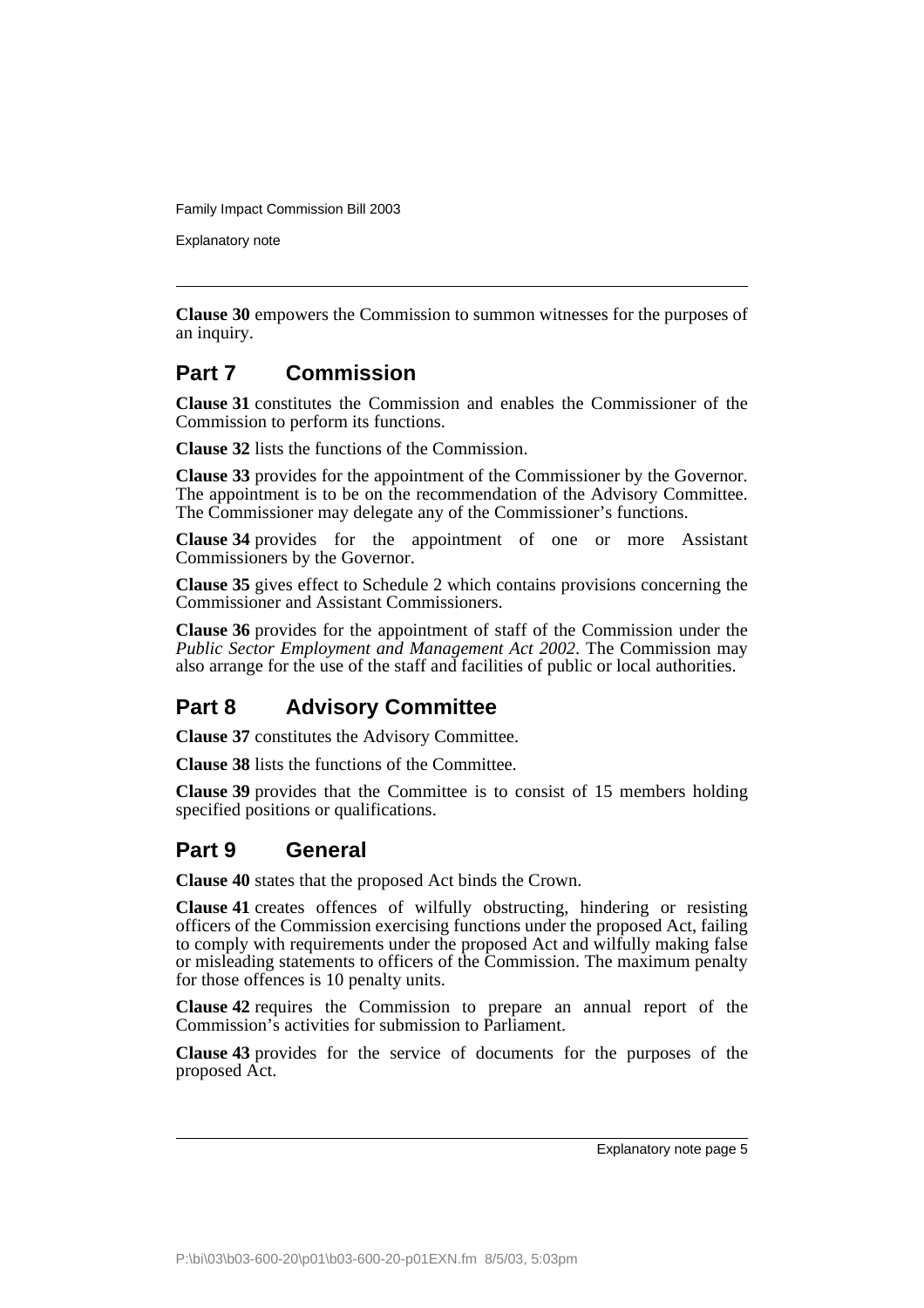Explanatory note

**Clause 44** provides that proceedings for an offence against the proposed Act are to be dealt with summarily before a Local Court constituted by a Magistrate sitting alone.

**Clause 45** amends the *Statutory and Other Offices Remuneration Act 1975* to include the positions of the Commissioner and a full-time Assistant Commissioner.

**Clause 46** amends the *Defamation Act 1974* to confer a defence of absolute privilege for publications to or by the Commission.

**Clause 47** enables regulations to be made for the purposes of the proposed Act.

## **Schedule 1 Application for Family Impact Study/ Assessment**

**Schedule 1** sets out the form of application for a Family Impact Study/ Assessment.

## **Schedule 2 Provisions relating to Commissioner and Assistant Commissioners**

**Schedule 2** contains provisions relating to the Commissioner and Assistant Commissioners, including terms of office, vacation of office and remuneration.

### **Schedule 3 Provisions relating to appointed members of Advisory Committee**

**Schedule 3** contains provisions relating to the appointed members of the Advisory Committee, including terms of office, vacation of office and remuneration.

## **Schedule 4 Procedure of Advisory Committee**

**Schedule 4** contains provisions relating to the procedure of the Advisory Committee, including the quorum for meetings, presiding member and voting at meetings.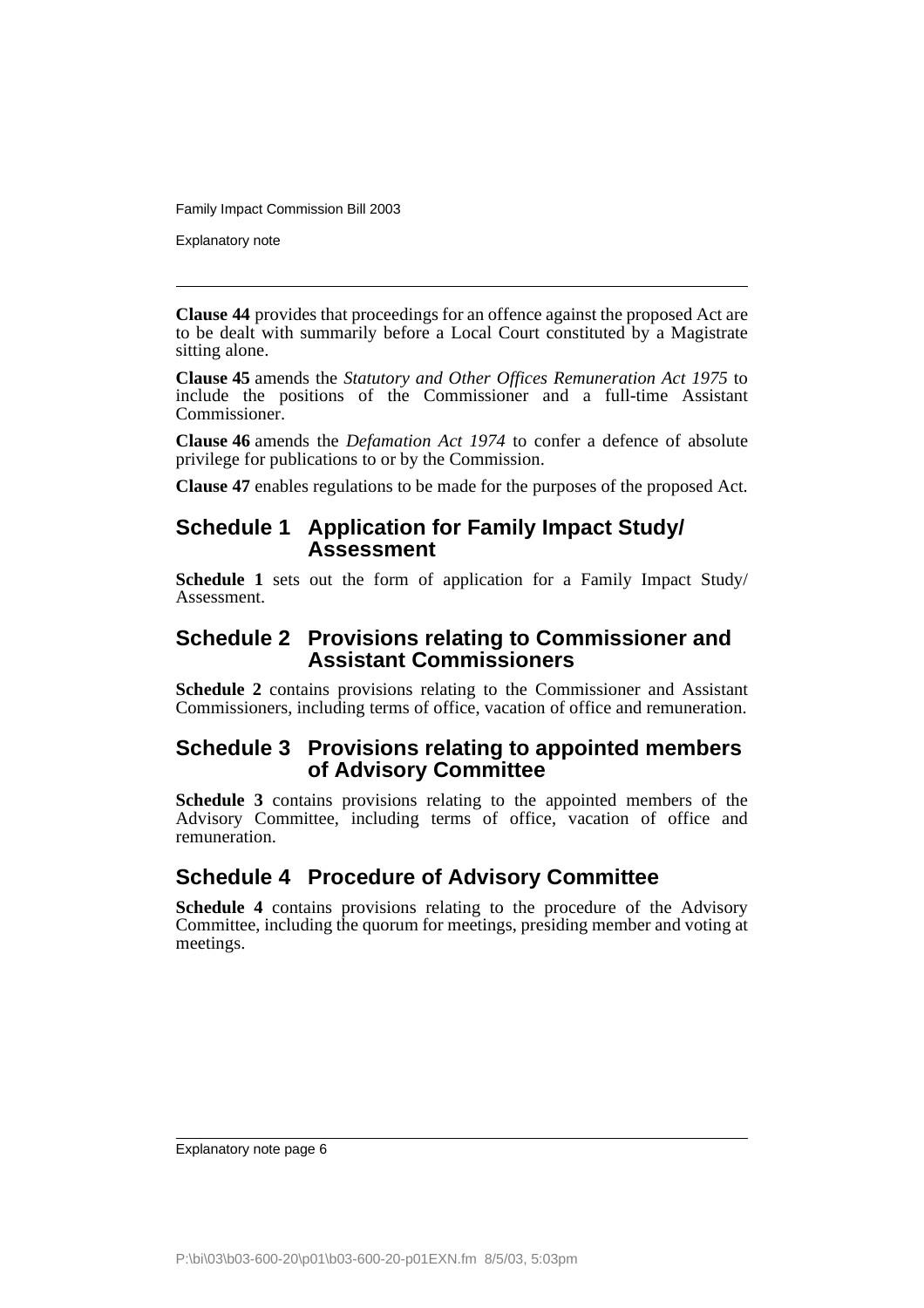Introduced by Revd the Hon F J Nile, MLC First print



New South Wales

## **Family Impact Commission Bill 2003**

## **Contents**

|        |    |                                                            | Page |
|--------|----|------------------------------------------------------------|------|
| Part 1 |    | <b>Preliminary</b>                                         |      |
|        |    | Name of Act                                                | 2    |
|        | 2  | Object and principles                                      | 2    |
|        | 3  | Key definitions                                            | 2    |
|        | 4  | Other definitions                                          | 3    |
| Part 2 |    | <b>Family Impact Studies and Assessments</b>               |      |
|        | 5  | Matters for which Study and Assessment required            | 4    |
|        | 6  | Proposed legislation requires Family Impact Assessment     | 4    |
|        |    | Government expenditure requires Family Impact Assessment 5 |      |
|        | 8  | Content of Family Impact Study                             | 5    |
|        | 9  | <b>Content of Family Impact Assessment</b>                 | 5    |
|        | 10 | How Commission is to prepare a Study                       | 6    |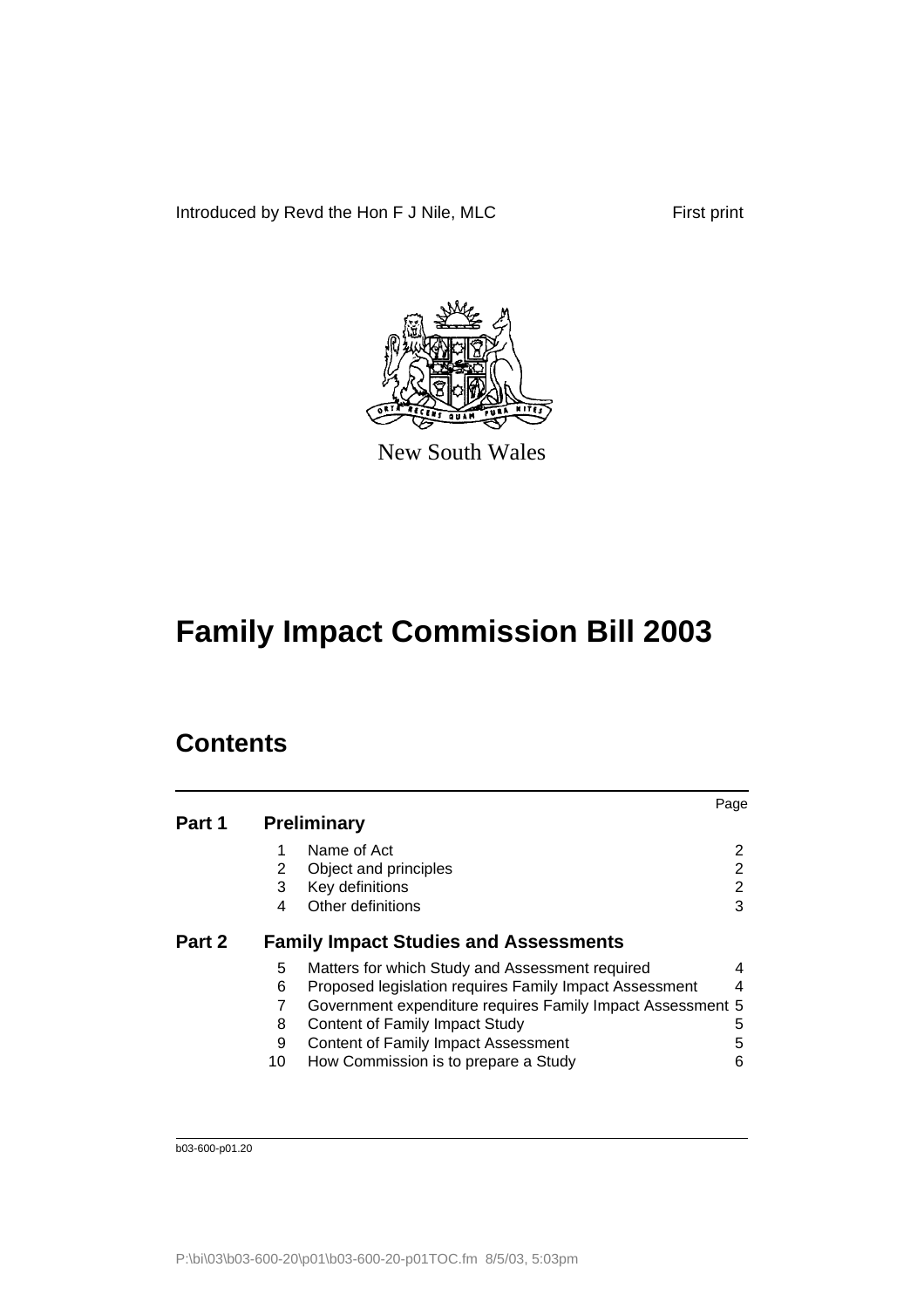Contents

|        |                                                          |                                                                                                                                                                                                                                                                                               | Page                                                     |
|--------|----------------------------------------------------------|-----------------------------------------------------------------------------------------------------------------------------------------------------------------------------------------------------------------------------------------------------------------------------------------------|----------------------------------------------------------|
| Part 3 |                                                          | <b>Application for Study and Assessment</b>                                                                                                                                                                                                                                                   |                                                          |
|        | 11<br>12<br>13<br>14                                     | Form of application<br>Application can relate to multiple proposals<br>Time within which Assessment to be issued<br>Rejection of application                                                                                                                                                  | 7<br>7<br>7<br>$\overline{7}$                            |
| Part 4 |                                                          | <b>Public release of Studies and Assessments</b>                                                                                                                                                                                                                                              |                                                          |
|        | 15<br>16<br>17<br>18                                     | Copy to be furnished to applicant<br>Copies to be made available for inspection and purchase<br>Committee to be given copy of Study and Assessment<br>Assessment to be read in Parliament                                                                                                     | 9<br>9<br>9<br>9                                         |
| Part 5 |                                                          | <b>Responsible authorities</b>                                                                                                                                                                                                                                                                |                                                          |
|        | 19<br>20                                                 | Appointment of responsible authorities for proposals<br>Advance notification of proposals by responsible authority                                                                                                                                                                            | 10<br>10                                                 |
| Part 6 |                                                          | Information gathering etc                                                                                                                                                                                                                                                                     |                                                          |
|        | 21<br>22<br>23<br>24<br>25<br>26<br>27<br>28<br>29<br>30 | Submissions<br>Referral of matters for report<br><b>Consultation with Committee</b><br>Investigations generally<br>Power to obtain information<br>Power to obtain documents etc<br>Power to enter public premises<br>Hearings<br>Public and private hearings<br>Power to summon witnesses etc | 11<br>11<br>11<br>11<br>11<br>12<br>12<br>12<br>13<br>13 |
| Part 7 |                                                          | <b>Commission</b>                                                                                                                                                                                                                                                                             |                                                          |
|        | 31<br>32<br>33<br>34<br>35<br>36                         | <b>Constitution of Commission</b><br><b>Functions of Commission</b><br>Commissioner<br><b>Assistant Commissioners</b><br>Provisions relating to Commissioner and Assistant<br>Commissioners<br>Staff                                                                                          | 14<br>14<br>14<br>14<br>15<br>15                         |
| Part 8 |                                                          | <b>Advisory Committee</b>                                                                                                                                                                                                                                                                     |                                                          |
|        | 37<br>38<br>39                                           | <b>Constitution of Committee</b><br>Functions<br>Membership and procedure                                                                                                                                                                                                                     | 16<br>16<br>16                                           |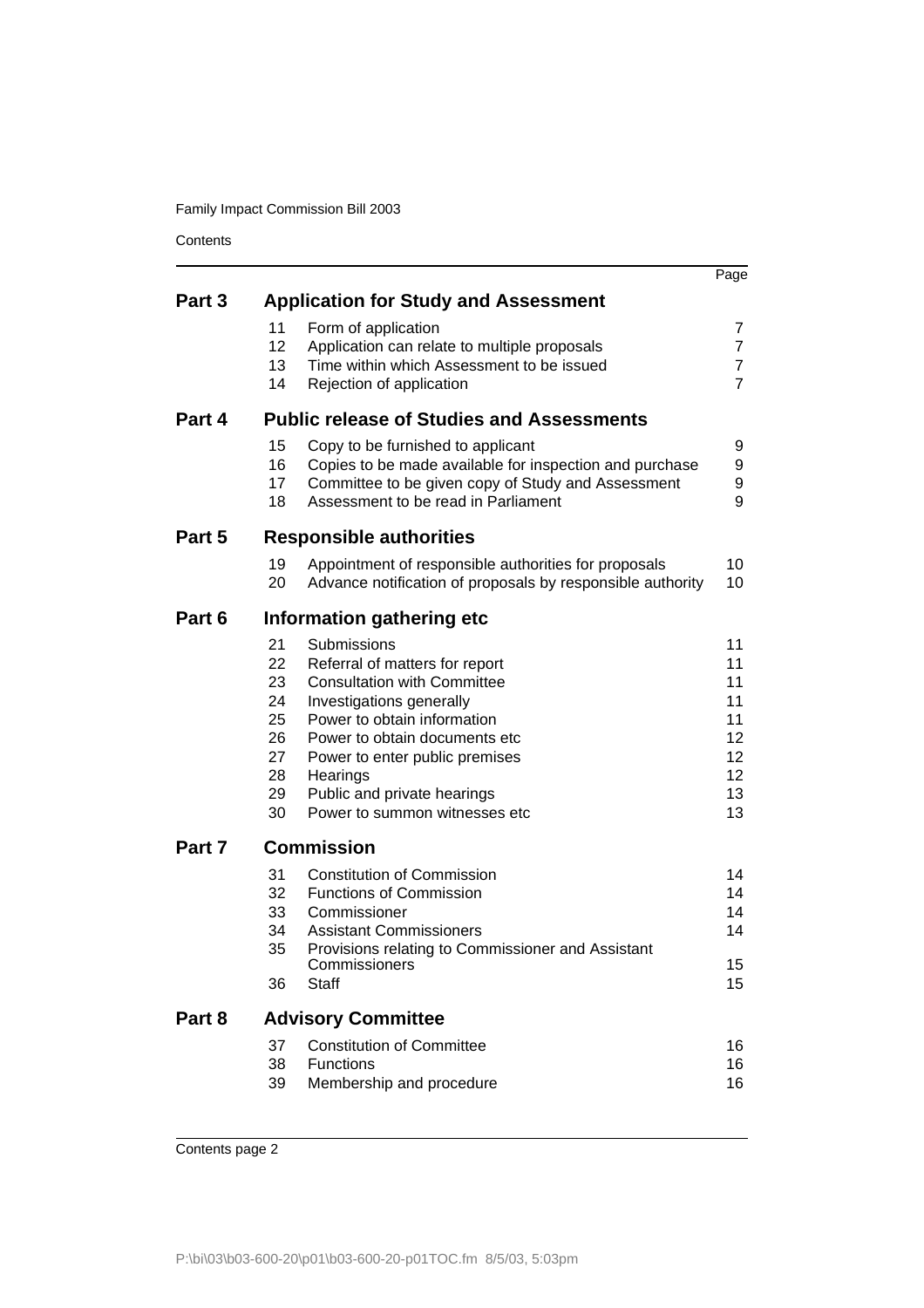Contents

|           |    |                                                                               | Page |
|-----------|----|-------------------------------------------------------------------------------|------|
| Part 9    |    | General                                                                       |      |
|           | 40 | Act binds Crown                                                               | 18   |
|           | 41 | Offences                                                                      | 18   |
|           | 42 | Annual report                                                                 | 18   |
|           | 43 | Service of documents                                                          | 19   |
|           | 44 | Proceedings for offences                                                      | 19   |
|           | 45 | Amendment of Statutory and Other Offices Remuneration Act<br>1975 (1976 No 4) | 19   |
|           | 46 | Amendment of Defamation Act 1974 No 18                                        | 19   |
|           | 47 | Regulations                                                                   | 20   |
| Schedules |    |                                                                               |      |
|           | 1  | Application for Family Impact Study/Assessment                                | 21   |
|           | 2  | Provisions relating to Commissioner and Assistant<br>Commissioners            | 25   |
|           | 3  | Provisions relating to appointed members of Advisory<br>Committee             | 28   |
|           | 4  | Procedure of Advisory Committee                                               | 30   |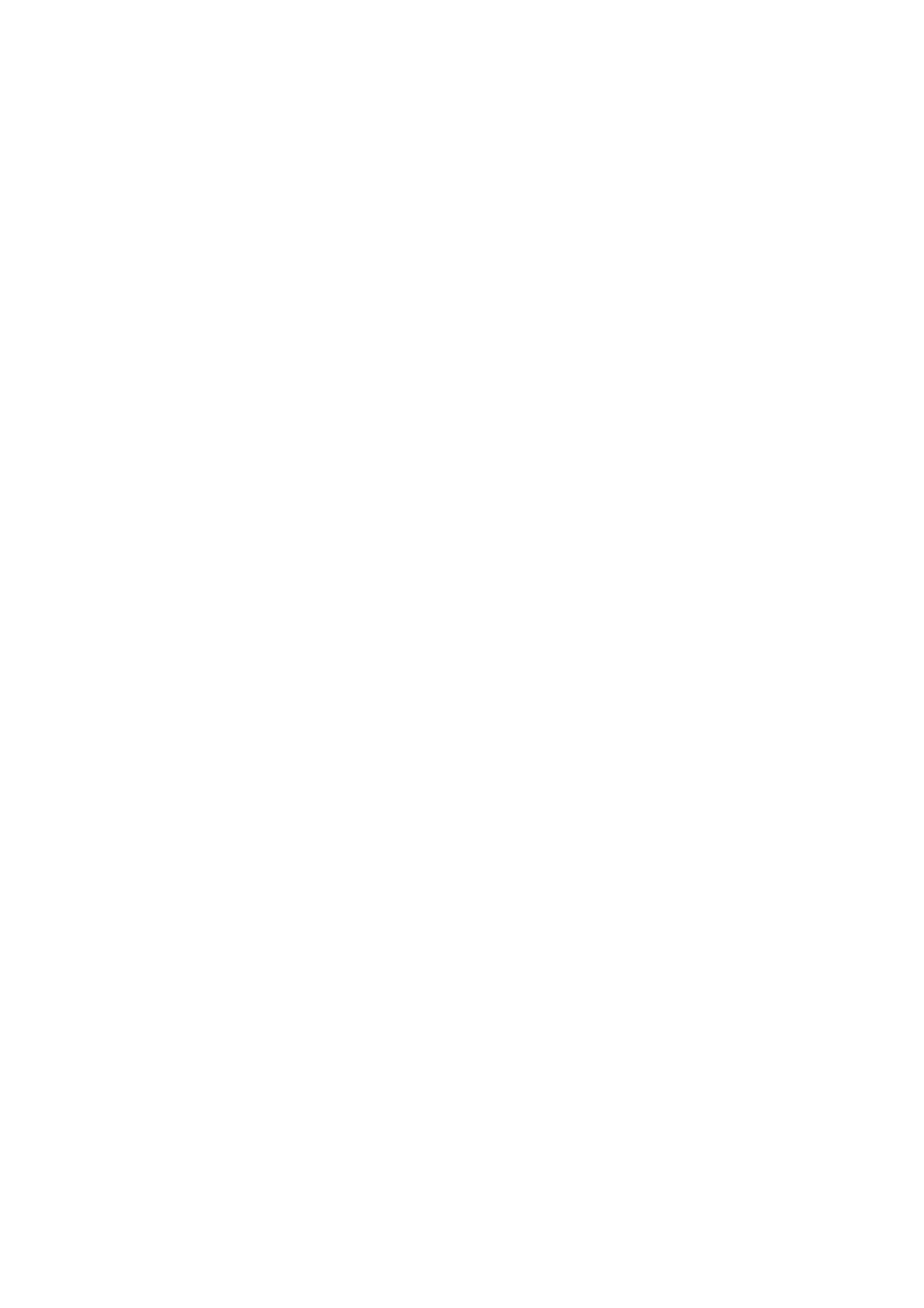

New South Wales

No , 2003

### **A Bill for**

An Act to provide for the establishment of the Family Impact Commission to study the moral, social and economic effects on the family unit of certain laws and proposed laws and Government expenditure; and for related purposes.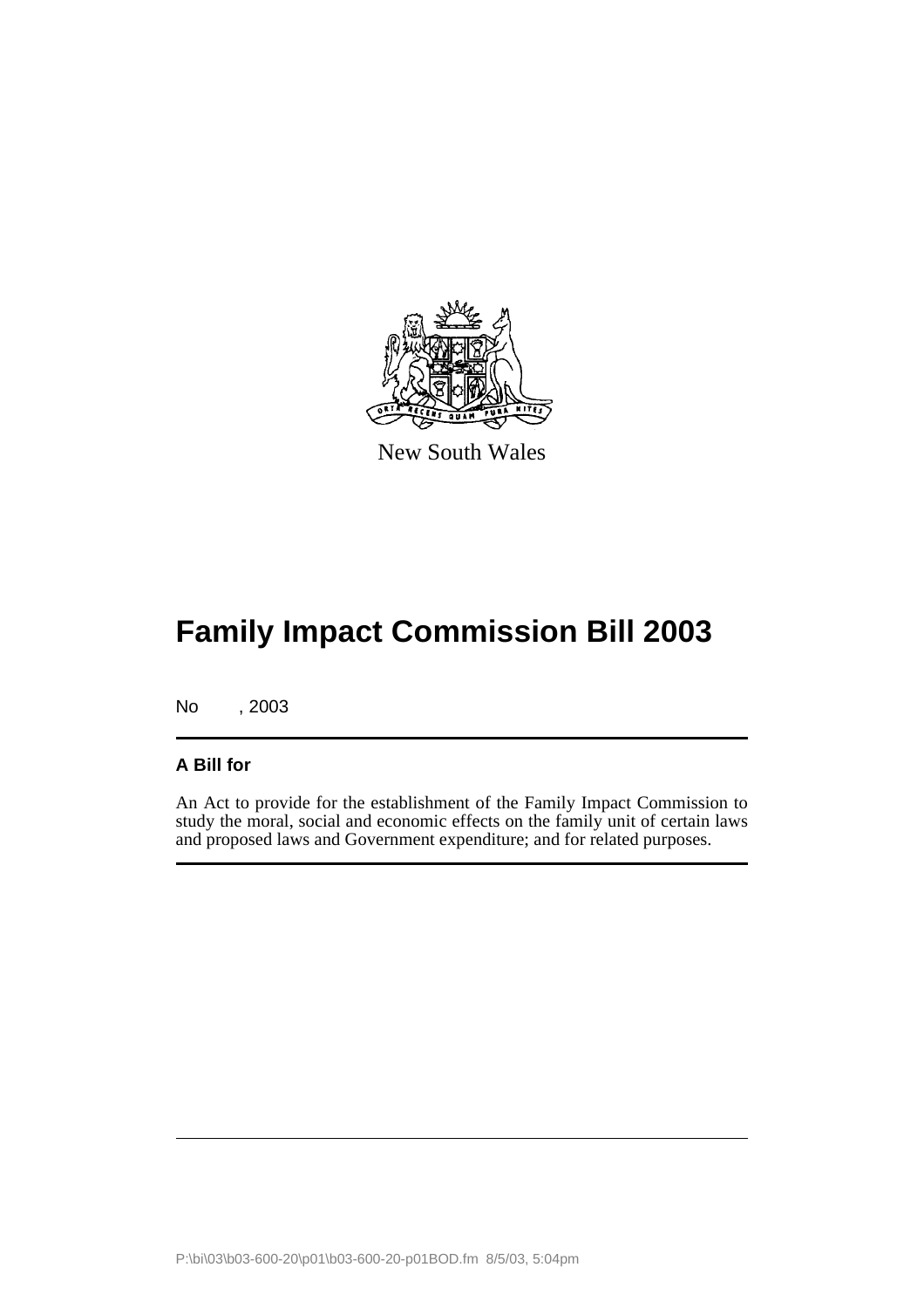#### Clause 1 Family Impact Commission Bill 2003

Part 1 Preliminary

<span id="page-11-3"></span><span id="page-11-2"></span><span id="page-11-1"></span><span id="page-11-0"></span>

| The Legislature of New South Wales enacts: |                        |                                                                                                                                                                                                                                                                                                                                                                                                         | 1                                         |
|--------------------------------------------|------------------------|---------------------------------------------------------------------------------------------------------------------------------------------------------------------------------------------------------------------------------------------------------------------------------------------------------------------------------------------------------------------------------------------------------|-------------------------------------------|
| Part 1                                     |                        | <b>Preliminary</b>                                                                                                                                                                                                                                                                                                                                                                                      | 2                                         |
| 1                                          | <b>Name of Act</b>     |                                                                                                                                                                                                                                                                                                                                                                                                         | 3                                         |
|                                            |                        | This Act is the Family Impact Commission Act 2003.                                                                                                                                                                                                                                                                                                                                                      | 4                                         |
| $\mathbf{2}$                               |                        | <b>Object and principles</b>                                                                                                                                                                                                                                                                                                                                                                            | 5                                         |
|                                            | (a)                    | The object of this Act is to establish an independent Family Impact<br>Commission to study and report on the moral, social and economic<br>impact on New South Wales families of enacted laws and proposed<br>laws and Government expenditure, for the purpose of ensuring that<br>the following principles are recognised and upheld:<br>The family, consisting of those individuals related by blood, | 6<br>$\overline{7}$<br>8<br>9<br>10<br>11 |
|                                            |                        | adoption or marriage, is the foundational social unit of the<br>nation.                                                                                                                                                                                                                                                                                                                                 | 12<br>13                                  |
|                                            | (b)                    | The family is to be given the widest possible protection and<br>assistance as the natural and fundamental unit of society,<br>particularly where it is responsible for the care and education<br>of dependent children.                                                                                                                                                                                 | 14<br>15<br>16<br>17                      |
|                                            | (c)                    | The family has primary responsibility for the welfare,<br>education and property of its members.                                                                                                                                                                                                                                                                                                        | 18<br>19                                  |
|                                            | (d)                    | The sanctity and unique sphere of authority of the family is to<br>be recognised and preserved.                                                                                                                                                                                                                                                                                                         | 20<br>21                                  |
|                                            | (e)                    | Optimum conditions for maintaining the integrity of the<br>family unit are to be preserved and promoted.                                                                                                                                                                                                                                                                                                | 22<br>23                                  |
| 3                                          | <b>Key definitions</b> |                                                                                                                                                                                                                                                                                                                                                                                                         | 24                                        |
|                                            |                        | In this Act:                                                                                                                                                                                                                                                                                                                                                                                            | 25                                        |
|                                            |                        | <i>family</i> means an organic unit composed essentially of a man and a<br>woman related by marriage and the children of either or both of<br>them by blood or adoption, whether or not in a wider relationship of<br>grandparents, aunts, uncles and cousins.                                                                                                                                          | 26<br>27<br>28<br>29                      |
|                                            |                        | <i>marriage</i> means the union of a man and a woman to the exclusion<br>of all others voluntarily entered into for life.                                                                                                                                                                                                                                                                               | 30<br>31                                  |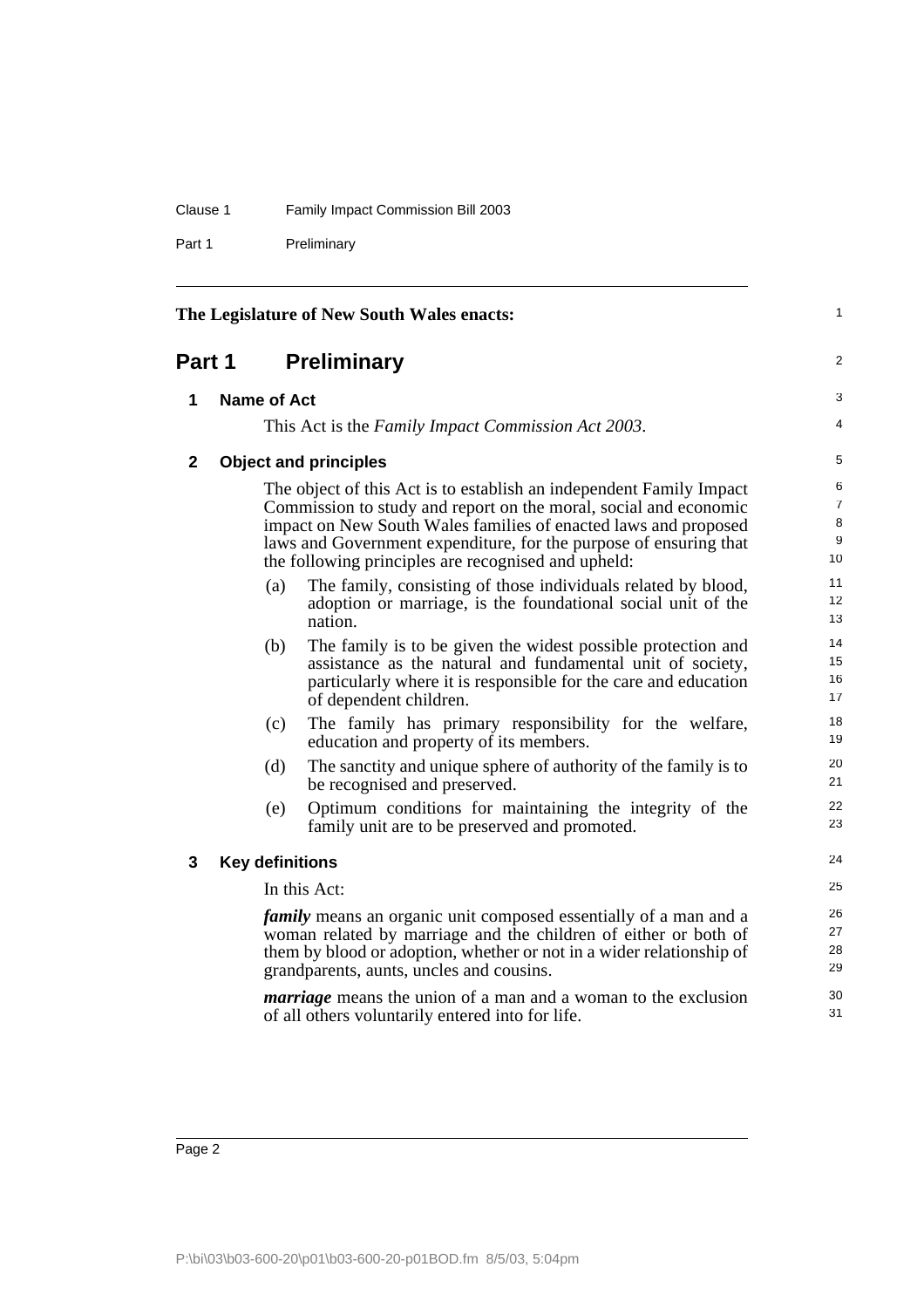## Family Impact Commission Bill 2003 Clause 4 Preliminary **Preliminary** Part 1

<span id="page-12-0"></span>

| 4 | <b>Other definitions</b>                                                                                                                                                         | 1                   |
|---|----------------------------------------------------------------------------------------------------------------------------------------------------------------------------------|---------------------|
|   | In this Act:                                                                                                                                                                     | 2                   |
|   | <b>Advisory Committee or Committee means the Advisory Committee</b><br>constituted by this Act.                                                                                  | 3<br>4              |
|   | <b>Assessment</b> means a Family Impact Assessment.                                                                                                                              | 5                   |
|   | <b>Assistant Commissioner</b> means an Assistant Commissioner for the<br>Family Impact Commission.                                                                               | 6<br>$\overline{7}$ |
|   | <b>Commission</b> means the Family Impact Commission constituted by<br>this Act.                                                                                                 | 8<br>9              |
|   | <b>Commissioner</b> means the Commissioner for the Family Impact<br>Commission.                                                                                                  | 10<br>11            |
|   | <i>exercise</i> a function includes perform a duty.                                                                                                                              | 12                  |
|   | <i>function</i> includes a power, authority or duty.                                                                                                                             | 13                  |
|   | <i>authority</i> includes a Government<br>public<br>Department,<br>Administrative Office and a statutory body representing the Crown.                                            | 14<br>15            |
|   | <i>public official</i> means an individual having public official functions<br>or acting in a public official capacity.                                                          | 16<br>17            |
|   | <i>responsible authority</i> for a particular matter means the public<br>official or public authority appointed by the Minister as the<br>responsible authority for that matter. | 18<br>19<br>20      |
|   | <b>Study</b> means a Family Impact Study.                                                                                                                                        | 21                  |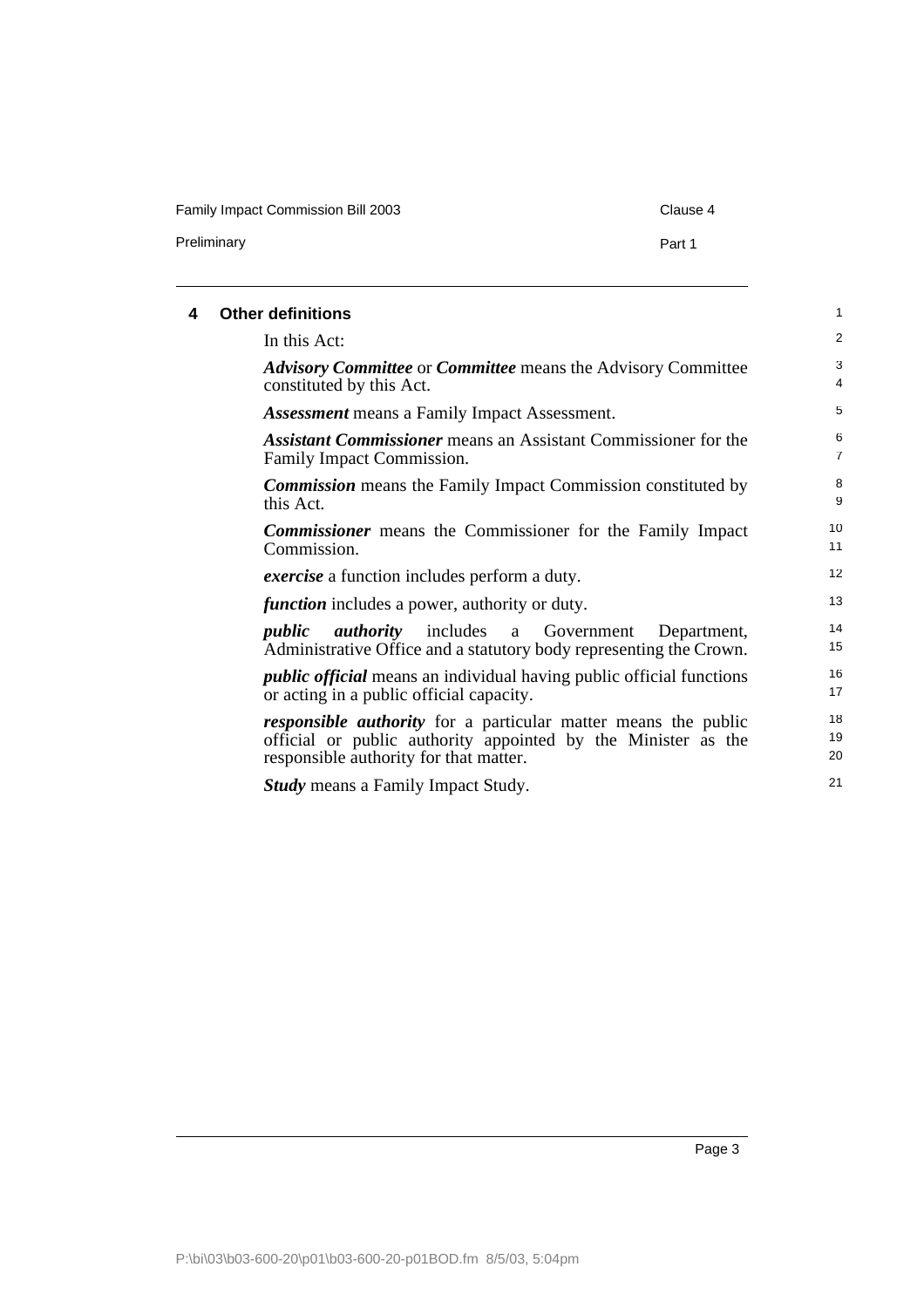| Clause 5 | <b>Family Impact Commission Bill 2003</b>    |
|----------|----------------------------------------------|
| Part 2   | <b>Family Impact Studies and Assessments</b> |

## <span id="page-13-1"></span><span id="page-13-0"></span>**Part 2 Family Impact Studies and Assessments**

#### **5 Matters for which Study and Assessment required**

- (1) The following matters are to be the subject of a Family Impact Study by the Commission:
	- (a) any proposed legislation or expenditure (or expenditure program) that is the subject of an application for a Study by the responsible authority,

1

- (b) all enacted laws in force in the State at the commencement of this section,
- (c) any law enacted or proposed to be enacted by the Parliament of the Commonwealth or of another State or Territory or of another country, that the Commission thinks has or may have particular impact (whether direct or indirect) on the families of New South Wales.
- (2) The Commission is also to issue a Family Impact Assessment for each proposal for which it prepares a Study under subsection (1) (a).

#### <span id="page-13-2"></span>**6 Proposed legislation requires Family Impact Assessment**

- (1) When a Member of either House of Parliament introduces a Bill into that House, the Member must also table a copy of a Family Impact Assessment for the Bill.
- (2) If a copy of an Assessment for a Bill is not tabled (but has been issued) when a Bill is introduced, the Commission may direct the responsible authority for the Bill to table a copy of the Assessment within a specified time or by a specified stage of its passage through the House.
- (3) If an Assessment has not been issued for a Bill when the Bill is introduced, the Commission may direct the responsible authority for the Bill to apply within a specified time for a Study and Assessment for the Bill and to table a copy of an Assessment issued for the Bill within 3 sitting days of the House after it is issued.
- (4) The responsible authority for a Bill must comply with a direction by the Commission under this section.
- (5) A responsible authority complies with a direction by the Commission to table a copy of an Assessment in a House of Parliament by presenting a copy of the Assessment to the presiding officer of the House. A copy of the Assessment is then for all purposes taken to have been laid before the House.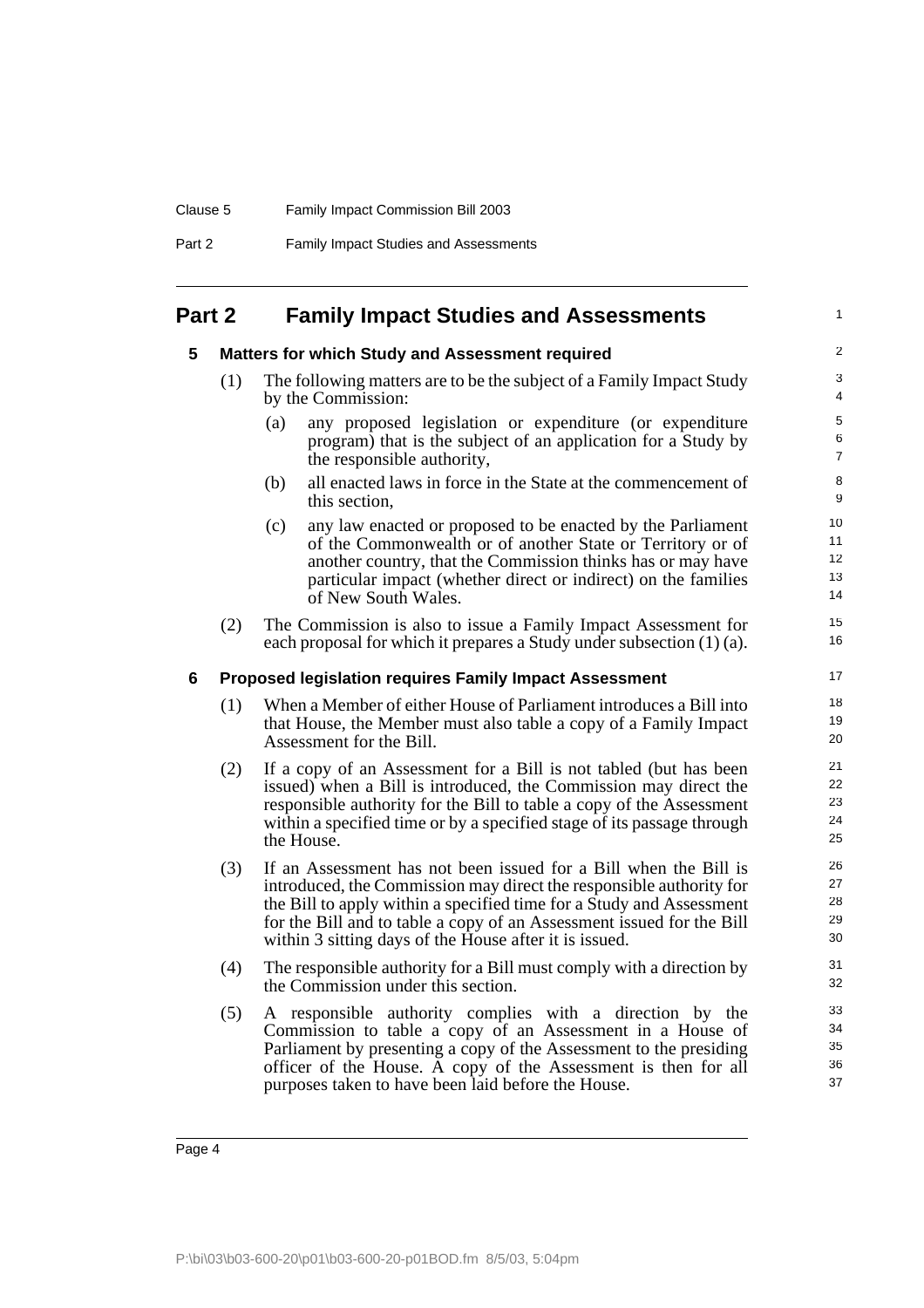| <b>Family Impact Commission Bill 2003</b>    | Clause 7 |
|----------------------------------------------|----------|
| <b>Family Impact Studies and Assessments</b> | Part 2   |

<span id="page-14-2"></span><span id="page-14-1"></span><span id="page-14-0"></span>

|                         | (6)                                                                          |     | A copy of the Assessment for a Bill need not be tabled if the<br>Assessment states that it need not be tabled (whether it was issued<br>before or after the Bill was introduced).                                                                                                                         | $\mathbf{1}$<br>$\overline{2}$<br>3 |
|-------------------------|------------------------------------------------------------------------------|-----|-----------------------------------------------------------------------------------------------------------------------------------------------------------------------------------------------------------------------------------------------------------------------------------------------------------|-------------------------------------|
| $\overline{\mathbf{z}}$ | Government expenditure requires Family Impact Assessment                     |     |                                                                                                                                                                                                                                                                                                           | 4                                   |
|                         | (1)                                                                          |     | There is to be no expenditure of public money by or on behalf of a<br>public authority until at least 7 days after the Commission has issued<br>a Family Impact Assessment for the proposed expenditure or for an<br>expenditure program of which it forms part, based on a Family<br>Impact Study of it. | 5<br>6<br>$\overline{7}$<br>8<br>9  |
|                         | (2)                                                                          |     | The Commission can reduce the period of 7 days if satisfied that the<br>circumstances of the case justify a shorter period.                                                                                                                                                                               | 10<br>11                            |
| 8                       |                                                                              |     | <b>Content of Family Impact Study</b>                                                                                                                                                                                                                                                                     | 12                                  |
|                         |                                                                              |     | A Family Impact Study of a proposal or other matter is to consist of<br>the following:                                                                                                                                                                                                                    | 13<br>14                            |
|                         |                                                                              | (a) | A full description of the subject-matter of the Study.                                                                                                                                                                                                                                                    | 15                                  |
|                         |                                                                              | (b) | A statement of the objectives of the matter being studied.                                                                                                                                                                                                                                                | 16                                  |
|                         |                                                                              | (c) | An analysis of the likely moral, social and economic effect of<br>the matter on the family.                                                                                                                                                                                                               | 17<br>18                            |
|                         |                                                                              | (d) | A full description of any action to be taken in conjunction<br>with the matter and an analysis of the likely moral, social and<br>economic effect of those measures on the family.                                                                                                                        | 19<br>20<br>21                      |
|                         |                                                                              | (e) | An analysis of feasible alternatives to the matter which,<br>wherever possible, are not inconsistent with its objectives and<br>which would be likely to have a more positive effect on the<br>family.                                                                                                    | 22<br>23<br>24<br>25                |
|                         |                                                                              | (f) | An analysis of the consequences of not carrying out the<br>matter.                                                                                                                                                                                                                                        | 26<br>27                            |
| 9                       | <b>Content of Family Impact Assessment</b>                                   |     |                                                                                                                                                                                                                                                                                                           | 28                                  |
|                         | A Family Impact Assessment for a proposal is to consist of the<br>following: |     | 29<br>30                                                                                                                                                                                                                                                                                                  |                                     |
|                         |                                                                              | (a) | A clear description of the proposal to which the Assessment<br>relates.                                                                                                                                                                                                                                   | 31<br>32                            |
|                         |                                                                              | (b) | A summary of the impact on the family of the proposal to<br>which it relates, under the heading "Summary".                                                                                                                                                                                                | 33<br>34                            |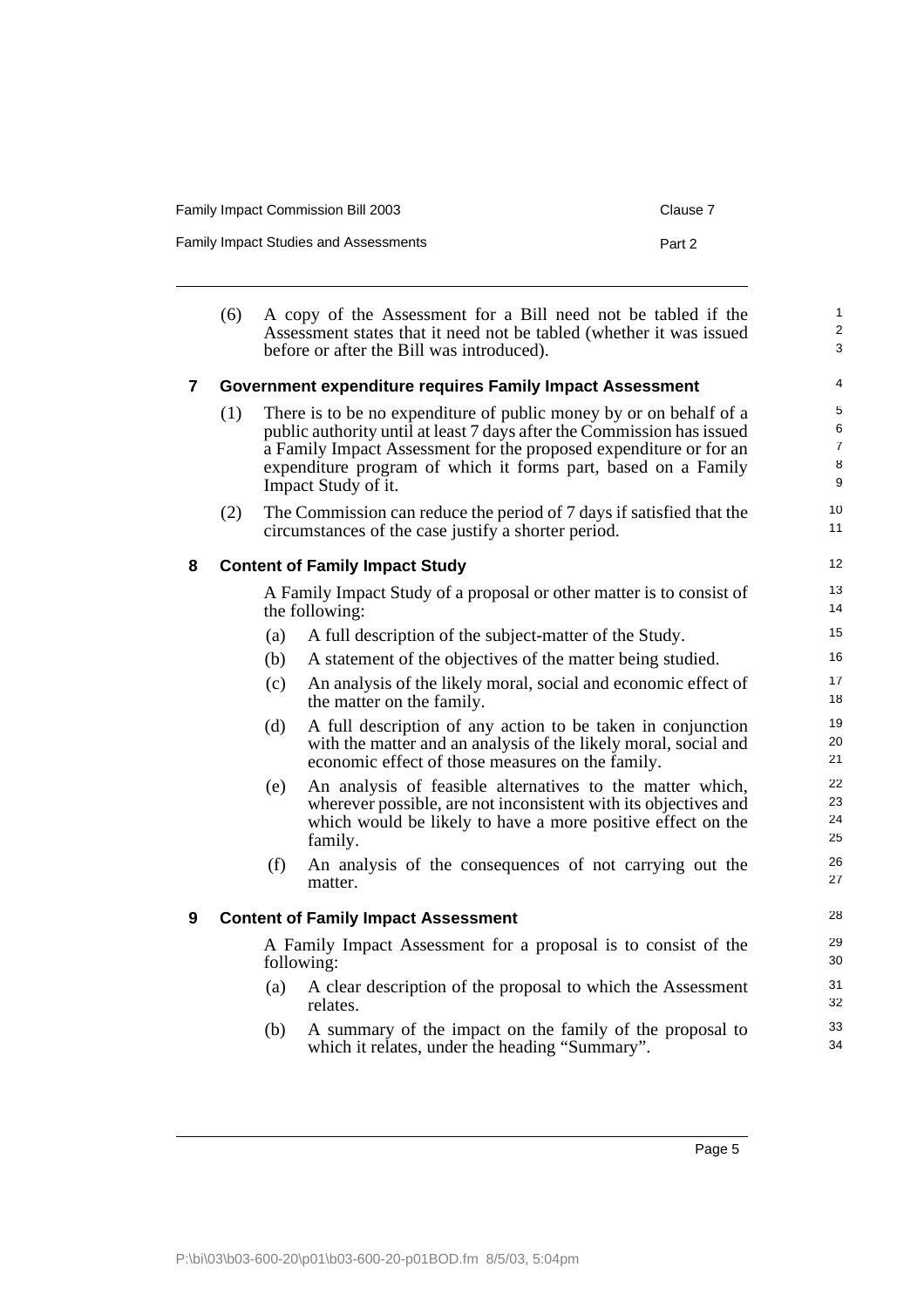#### Clause 10 Family Impact Commission Bill 2003

#### Part 2 Family Impact Studies and Assessments

<span id="page-15-0"></span>(c) A qualitative rating of the proposal in terms of its effect on the family. (A rating of  $+10$  means that the proposal is extremely beneficial to the family and a rating of -10 means that the proposal is extremely destructive to the family. A rating of 0 means that the proposal will have neither a positive nor a negative effect on the family.) (d) A recommendation as to whether or not the proposal should proceed. (e) The period for which a proposal of an identical nature in the future would continue to be covered by the Assessment. **10 How Commission is to prepare a Study** (1) To prepare a Family Impact Study of a proposal or other matter, the Commission is to consider its moral, social and economic effect on the family unit and whether that effect contradicts or adversely affects the Judeo-Christian ethic or any of the principles set out in section 2. (2) The Commission is to take the following into account: (a) Experience of similar matters in the State and in other jurisdictions (including outside Australia). (b) The matters raised in the questions set out in the form of application for a Study set out in Schedule 1. 1 2 3  $\overline{A}$ 5 6 7 8 9 10 11 12 13 14 15 16 17 18 19 20 21 22

(c) Any other matter that the Commission thinks relevant.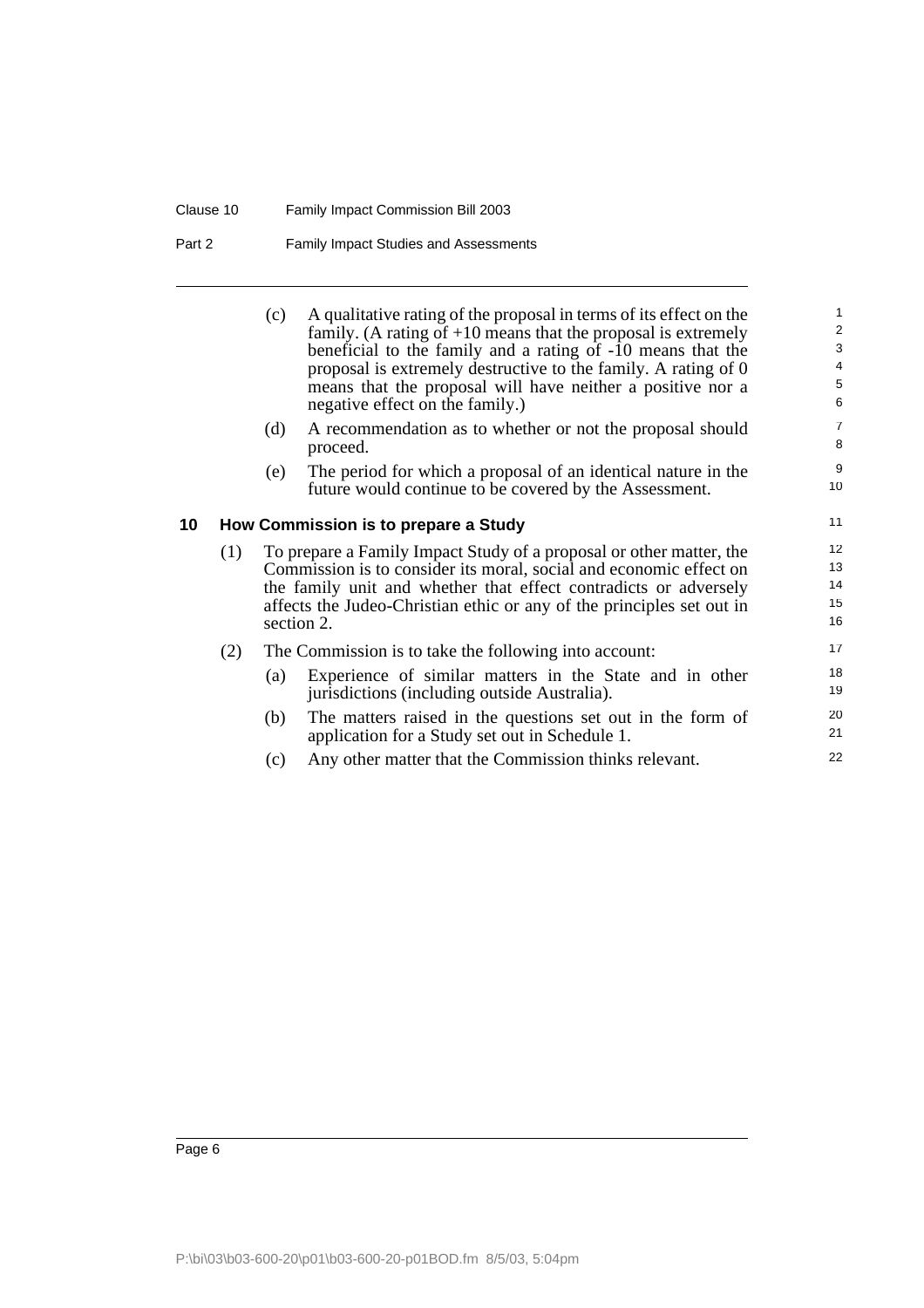| <b>Family Impact Commission Bill 2003</b> | Clause 11 |
|-------------------------------------------|-----------|
| Application for Study and Assessment      | Part 3    |

## <span id="page-16-0"></span>**Part 3 Application for Study and Assessment**

#### <span id="page-16-1"></span>**11 Form of application**

| (1) | An application for a Family Impact Study and Assessment of           |
|-----|----------------------------------------------------------------------|
|     | proposed legislation or expenditure is to be made by the responsible |
|     | authority for the legislation or expenditure concerned.              |

(2) The application is to be made in the form set out in Schedule 1. If the application relates to proposed legislation, it must be accompanied by a copy of the Bill.

#### <span id="page-16-2"></span>**12 Application can relate to multiple proposals**

If 2 or more matters are such that they could reasonably be the subject of the one Study and Assessment, they should be the subject of the one application. There is no limit to the number of matters that can be the subject of the one application or Study and Assessment.

#### <span id="page-16-3"></span>**13 Time within which Assessment to be issued**

- (1) The Commission is to prepare a Family Impact Study and issue a Family Impact Assessment within 14 days after it receives the application for the Study and Assessment, unless a longer period of consideration is justified or the Commission rejects the application.
- (2) A period of up to 45 days consideration is justified in either of the following cases:
	- (a) The Commission thinks it necessary or desirable to invite public submissions, and the Commission does so within 14 days.
	- (b) The Commission thinks it necessary or desirable to obtain further information, and the Commission takes steps within 14 days to obtain that information.
- (3) A period of up to 6 months consideration is justified if the applicant requests an exhaustive Family Impact Study of the matter.

#### <span id="page-16-4"></span>**14 Rejection of application**

- (1) The Commission is entitled to reject an application for a Study and Assessment for any of the following reasons:
	- (a) The Commission is of the opinion that the application covers too many matters and that those matters should properly be the subject of separate applications.

Page 7

1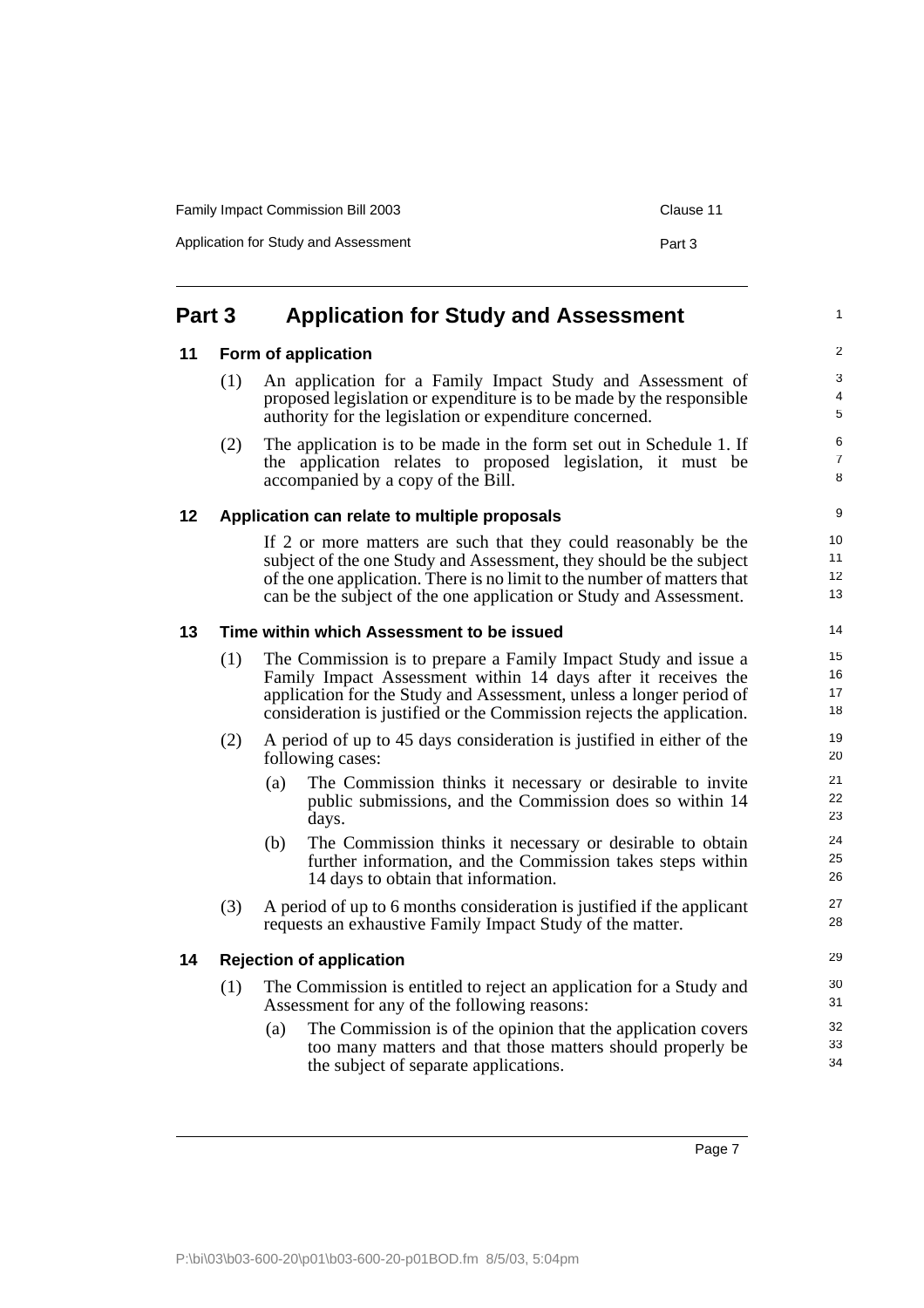#### Clause 14 Family Impact Commission Bill 2003

Part 3 Application for Study and Assessment

|     | (b)                                                                                  | The Commission is of the opinion that the application<br>contains insufficient or inaccurate information.            | 2                   |
|-----|--------------------------------------------------------------------------------------|----------------------------------------------------------------------------------------------------------------------|---------------------|
|     | (c)                                                                                  | Any other reason that the Commission thinks justifies<br>rejection of the application.                               | 3<br>4              |
| (2) | The Commission must notify the applicant in writing if it rejects an<br>application. |                                                                                                                      |                     |
| (3) |                                                                                      | The notice of rejection must be given within 14 days of receipt of<br>the application and must detail the following: | $\overline{7}$<br>8 |
|     | (a)                                                                                  | The reasons for the application being rejected.                                                                      | 9                   |
|     | (b)                                                                                  | If rejection was based on the application covering too many                                                          | 10                  |
|     |                                                                                      | matters, a breakdown of the matters in respect of which a                                                            | 11                  |
|     |                                                                                      | separate application is required.                                                                                    | 12 <sup>2</sup>     |
|     | (c)                                                                                  | Any other matters that the Commission thinks may be                                                                  | 13                  |
|     |                                                                                      | relevant or of assistance to the applicant.                                                                          | 14                  |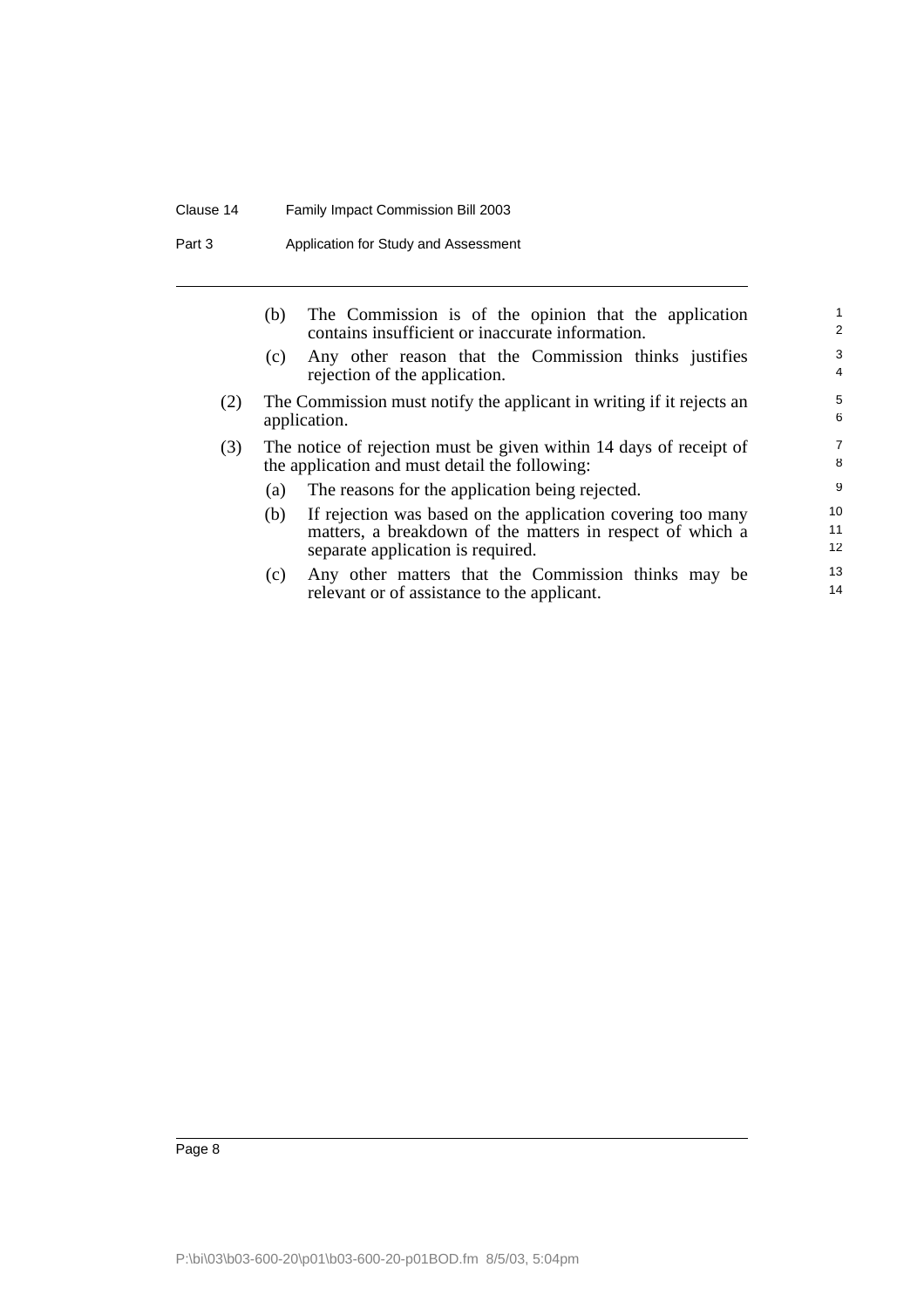| <b>Family Impact Commission Bill 2003</b> | Clause 15 |
|-------------------------------------------|-----------|
| Public release of Studies and Assessments | Part 4    |

## <span id="page-18-0"></span>**Part 4 Public release of Studies and Assessments**

#### <span id="page-18-1"></span>**15 Copy to be furnished to applicant**

| (1) | A copy of a Study and Assessment that results from an application<br>by a responsible authority is to be furnished to the responsible<br>authority. The responsible authority is to disseminate the Study and<br>Assessment among interested parties. |  |
|-----|-------------------------------------------------------------------------------------------------------------------------------------------------------------------------------------------------------------------------------------------------------|--|
|     |                                                                                                                                                                                                                                                       |  |

(2) The responsible authority is to consider and respond to a Study and Assessment and is to communicate its response to the Commission and other interested parties.

#### <span id="page-18-2"></span>**16 Copies to be made available for inspection and purchase**

- (1) A copy of each Study and Assessment is to be made available to the public at the office of the Commission for inspection free of charge and for purchase.
- (2) The Commission may delay public release and availability of a Study and Assessment that relates to proposed legislation or expenditure if satisfied that there is good reason for the delay, until the Bill is introduced into Parliament or the expenditure occurs.

#### <span id="page-18-3"></span>**17 Committee to be given copy of Study and Assessment**

The Commission is to give each member of the Advisory Committee a copy of each Study and Assessment before it is publicly released.

#### <span id="page-18-4"></span>**18 Assessment to be read in Parliament**

- (1) An Assessment for a Bill is to be read during the second reading speech made by the member introducing the Bill in each House of Parliament.
- (2) A copy of each Assessment is to be kept as part of the Budget papers and other official records concerning the matter to which it relates.
- (3) The Commission may indicate in an Assessment which parts (if any) of the Assessment need not be included in it for the purposes of this section.

1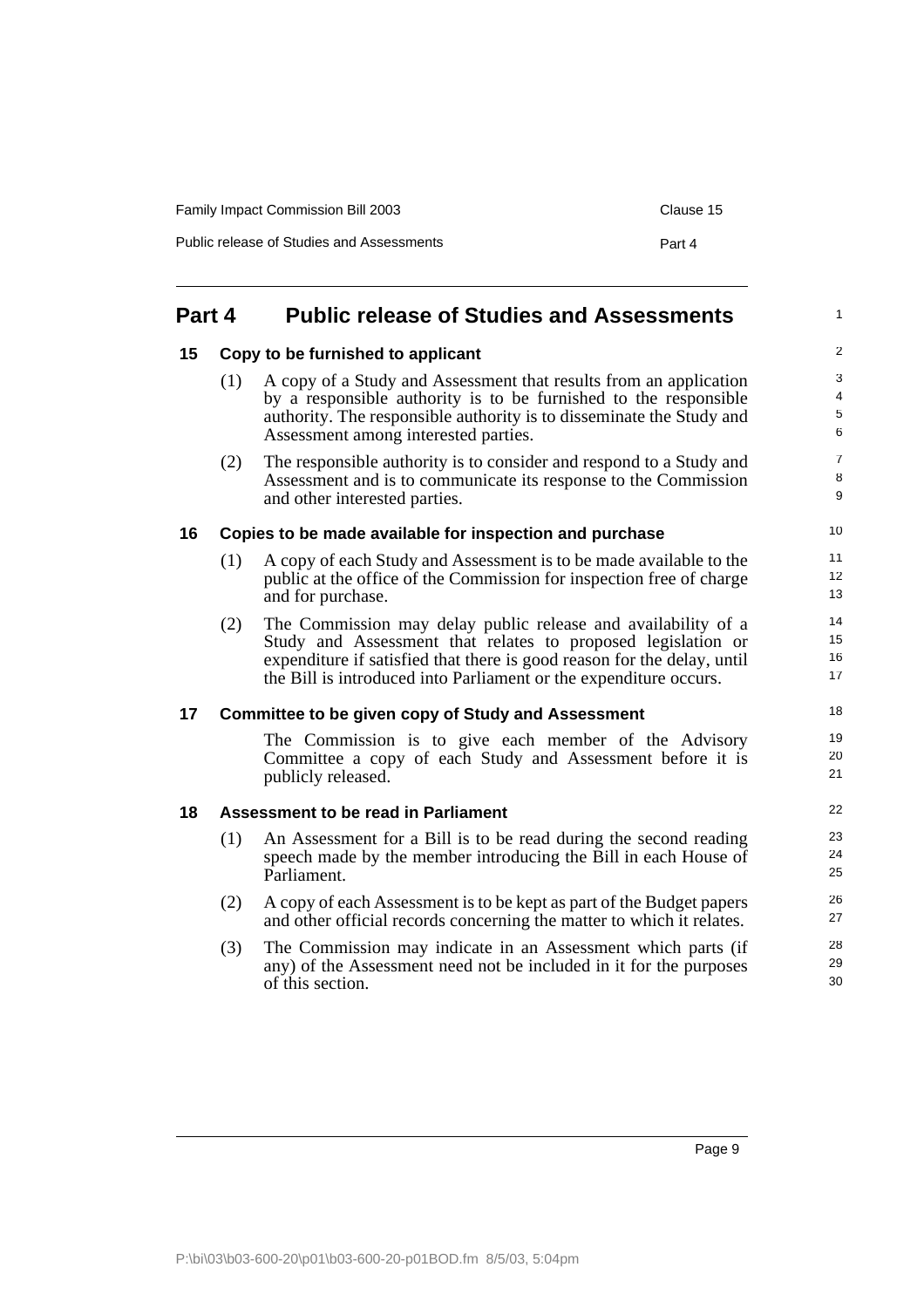Part 5 Responsible authorities

## <span id="page-19-0"></span>**Part 5 Responsible authorities**

### <span id="page-19-1"></span>**19 Appointment of responsible authorities for proposals**

(1) The Minister in consultation with the Commission is to appoint a public authority or public official as the responsible authority for any matter that requires a Study and Assessment. The Minister can appoint himself or herself as a responsible authority.

1

(2) If 2 or more matters are such that they could reasonably be the subject of the one Study and Assessment, the same responsible authority should be appointed for them.

#### <span id="page-19-2"></span>**20 Advance notification of proposals by responsible authority**

- (1) Each responsible authority is required to furnish to the Commission before  $3\overline{0}$  June in each year an outline of those matters for which the authority will be seeking a Study and Assessment during the coming year.
- (2) The outline is to indicate the approximate number and general nature of the matters concerned and the projected timing of the applications.
- (3) Each responsible authority must ensure that the applications it makes for Studies and Assessments are to the maximum extent possible spread evenly throughout the year.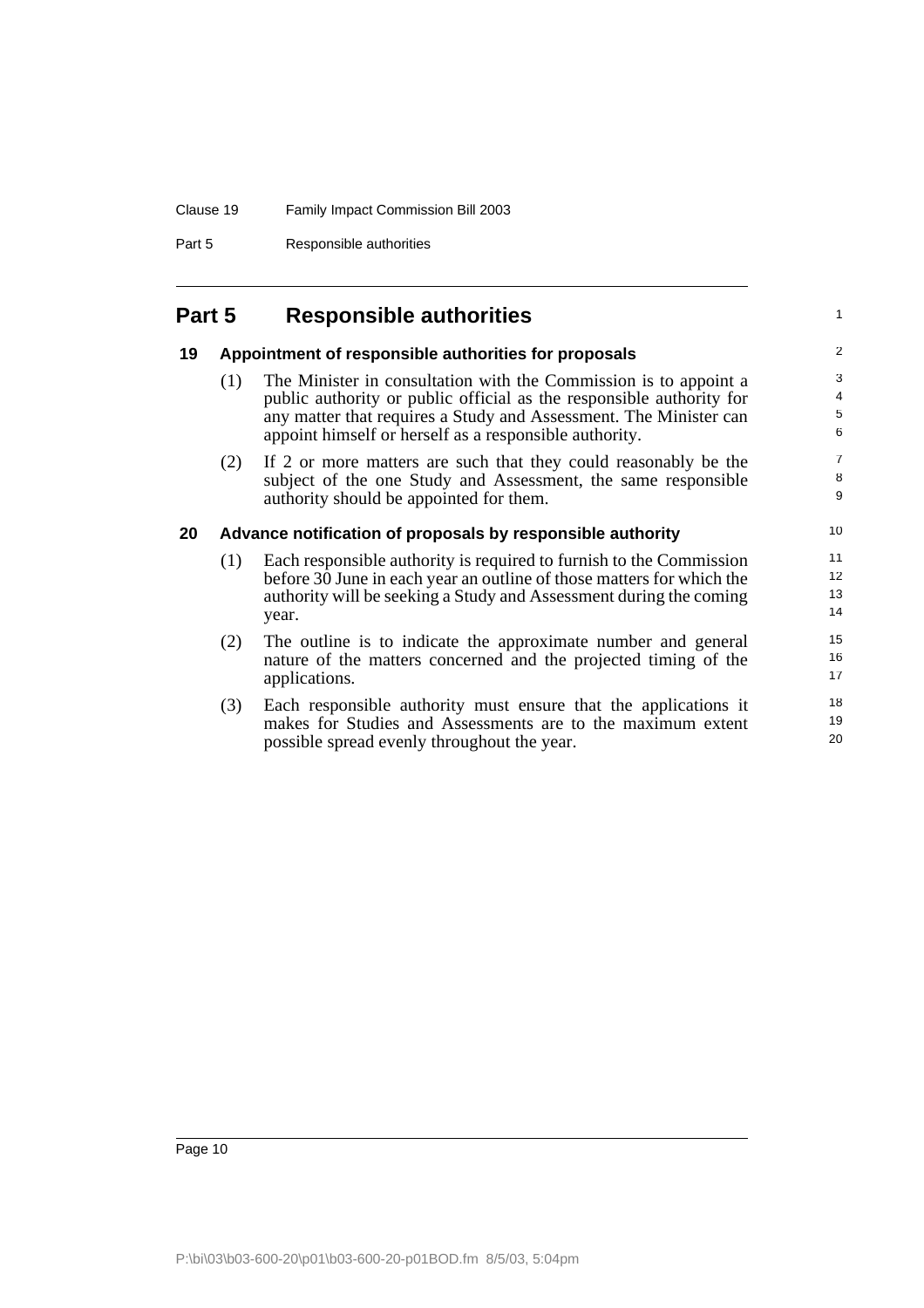<span id="page-20-5"></span><span id="page-20-4"></span><span id="page-20-3"></span><span id="page-20-2"></span><span id="page-20-1"></span><span id="page-20-0"></span>

| Part 6 |                                 | Information gathering etc                                                                                                                                                                                                                                               |  |  |
|--------|---------------------------------|-------------------------------------------------------------------------------------------------------------------------------------------------------------------------------------------------------------------------------------------------------------------------|--|--|
| 21     |                                 | <b>Submissions</b>                                                                                                                                                                                                                                                      |  |  |
|        | (1)                             | The Commission may invite public submissions on any matter that<br>is the subject of a Study and is to give reasonable publicity to any<br>such invitation.                                                                                                             |  |  |
|        | (2)                             | The Commission is to make available a summary of any matter on<br>which the Commission has invited public submissions, in order to<br>assist a person to make a submission.                                                                                             |  |  |
| 22     |                                 | <b>Referral of matters for report</b>                                                                                                                                                                                                                                   |  |  |
|        | (1)                             | The Commission may refer any matter that is the subject of a Study<br>to any public official or public authority for investigation or other<br>specified action.                                                                                                        |  |  |
|        | (2)                             | The Commission may require the official or authority to furnish a<br>report on the matter or on the other action that the Commission<br>requires be taken. A report is to be furnished in accordance with any<br>directions given by the Commission.                    |  |  |
| 23     |                                 | <b>Consultation with Committee</b>                                                                                                                                                                                                                                      |  |  |
|        |                                 | Generally all matters that are the subject of a Study should be<br>referred to the Advisory Committee for advice and consultation.                                                                                                                                      |  |  |
| 24     | <b>Investigations generally</b> |                                                                                                                                                                                                                                                                         |  |  |
|        |                                 | The Commission may conduct investigations on its own initiative or<br>for the purposes of the preparation of a Study or Assessment.                                                                                                                                     |  |  |
| 25     |                                 | Power to obtain information                                                                                                                                                                                                                                             |  |  |
|        | (1)                             | For the purposes of an investigation, the Commission may, by<br>notice in writing served on a public authority or public official,<br>require the authority or official to produce a statement of<br>information.                                                       |  |  |
|        | (2)                             | The notice must specify or describe the information required, must<br>fix a time and date for compliance and must specify the person<br>(being the Commissioner, an Assistant Commissioner or any other<br>officer of the Commission) to whom production is to be made. |  |  |
|        | (3)                             | The notice may provide that the requirement may be satisfied by<br>some other person acting on behalf of the public authority or public<br>official.                                                                                                                    |  |  |
|        |                                 |                                                                                                                                                                                                                                                                         |  |  |

Family Impact Commission Bill 2003 Clause 21

## $I_n$  Information gathering etc  $P_{n+1}$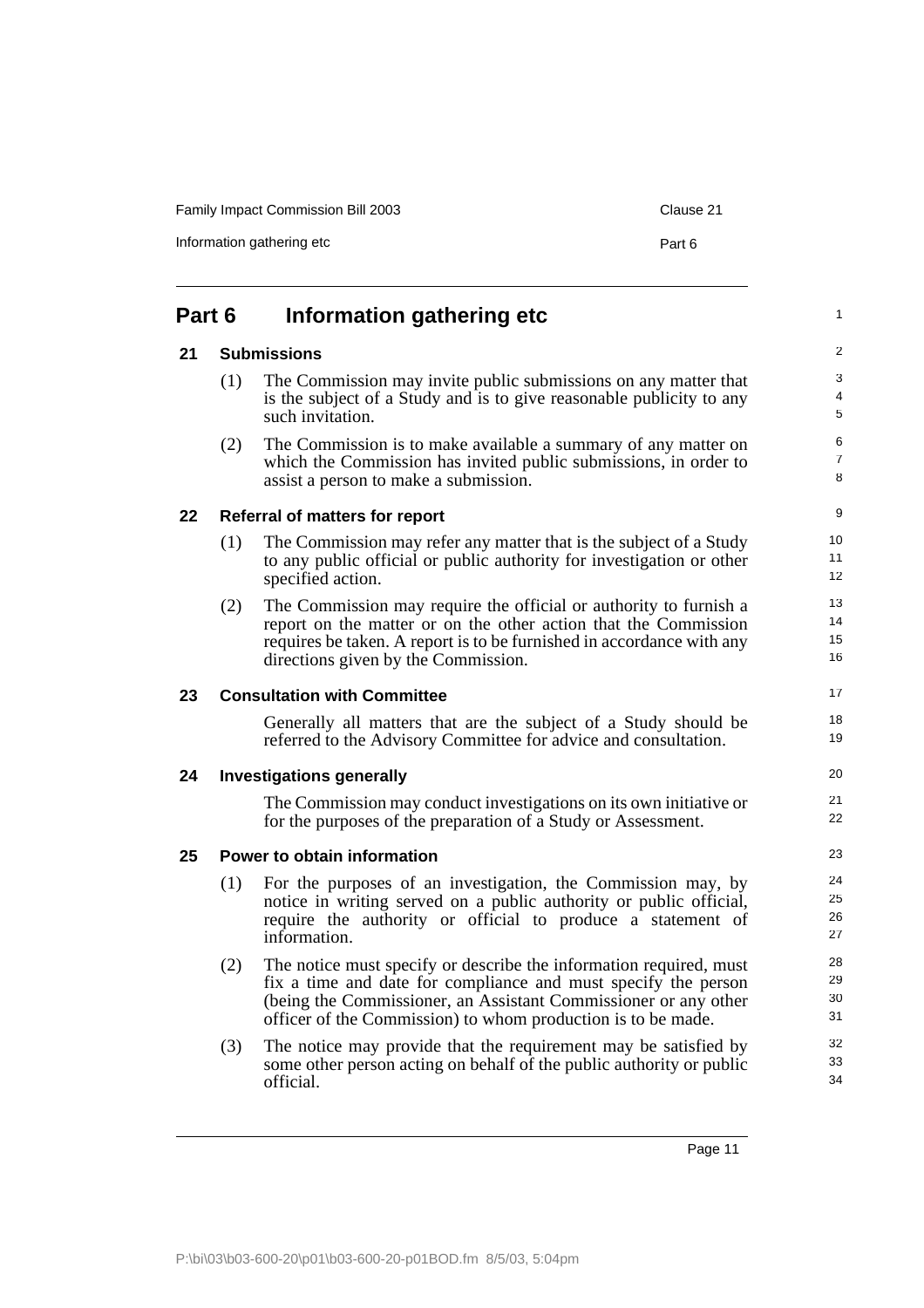#### Clause 26 Family Impact Commission Bill 2003

Part 6 **Information gathering etc** 

#### <span id="page-21-2"></span><span id="page-21-1"></span><span id="page-21-0"></span>**26 Power to obtain documents etc** (1) For the purposes of an investigation, the Commission may, by notice in writing served on a person (whether or not a public authority or public official), require the person: (a) to attend at a time and place specified in the notice, before a person (being the Commissioner, an Assistant Commissioner or any other officer of the Commission) specified in the notice, and (b) to produce at that time and place to the person so specified a document or other thing specified in the notice. (2) The notice may provide that the requirement may be satisfied by some other person acting on behalf of the person on whom it was imposed. **27 Power to enter public premises** (1) For the purposes of an investigation, the Commissioner or an officer of the Commission authorised in writing by the Commissioner may, at any time: (a) enter any premises occupied or used by a public authority or public official in that capacity, and (b) inspect any document or other thing in or on those premises, and (c) take copies of any document in or on the premises. (2) The public authority or public official must make available to the Commissioner or authorised officer such facilities as are necessary to enable the powers conferred by this section to be exercised. **28 Hearings** (1) For the purposes of an investigation, the Commission may hold hearings. (2) A hearing is to be conducted by the Commissioner or by an Assistant Commissioner, as determined by the Commissioner. (3) At each hearing, the person presiding is to announce the general scope and purpose of the hearing. (4) A person appearing before the Commission at a hearing is entitled to be informed of the general scope and purpose of the hearing. 1 2 3 4 5 6 7 8 9 10 11 12 13 14 15 16 17 18 19 20 21 22 23 24 25 26 27 28 29 30 31 32 33 34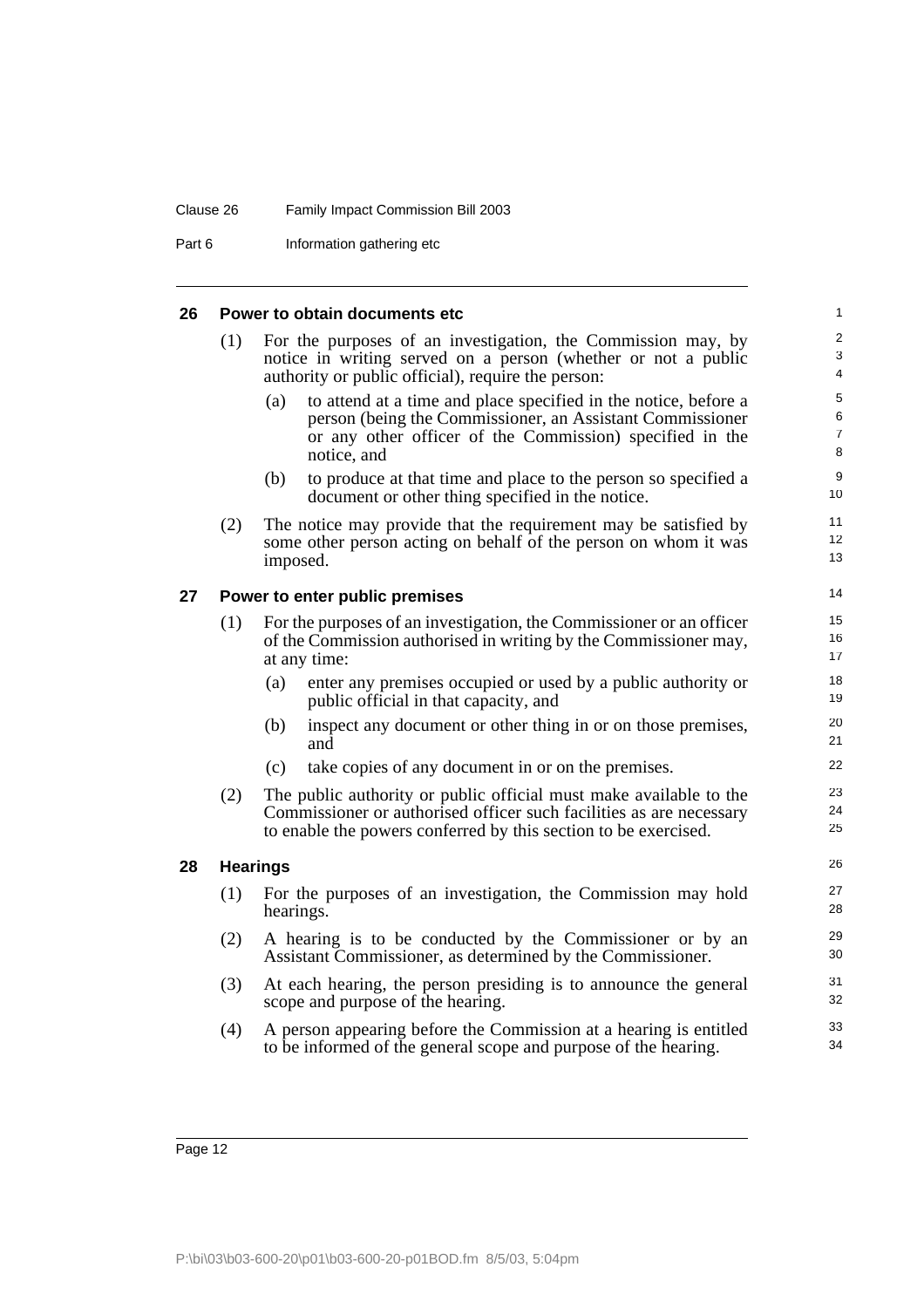| <b>Family Impact Commission Bill 2003</b> | Clause 29 |
|-------------------------------------------|-----------|
| Information gathering etc                 | Part 6    |

#### <span id="page-22-0"></span>**29 Public and private hearings**

- (1) A hearing is to be held in public, unless the Commission directs that the hearing be held in private.
- (2) If the Commission directs that a hearing be held in private, the Commission may give directions as to the persons who may be present at the hearing.
- (3) At a hearing that is held in public, the Commission may direct that the hearing or a part of the hearing be held in private and give directions as to the persons who may be present.
- (4) The Commission is not to give a direction under this section that a hearing or part of a hearing be held in private unless it is satisfied that it is desirable to do so in the public interest for reasons connected with the subject-matter of the investigation or the nature of the evidence to be given.

#### <span id="page-22-1"></span>**30 Power to summon witnesses etc**

- (1) For the purposes of an inquiry, the Commission has the powers, protections and immunities conferred on a commissioner by Division 1 of Part 2 of the *Royal Commissions Act 1923* and that Act (section 13 and Division 2 of Part 2 excepted) applies to any witness summoned by or appearing before the Commission in the same way as it applies to a witness summoned by or appearing before a commissioner.
- (2) A witness appearing before the Commission is to be paid such amount as the Commissioner determines, but not exceeding the amount that would be payable to such a witness if he or she were a Crown witness subpoenaed by the Crown to give evidence.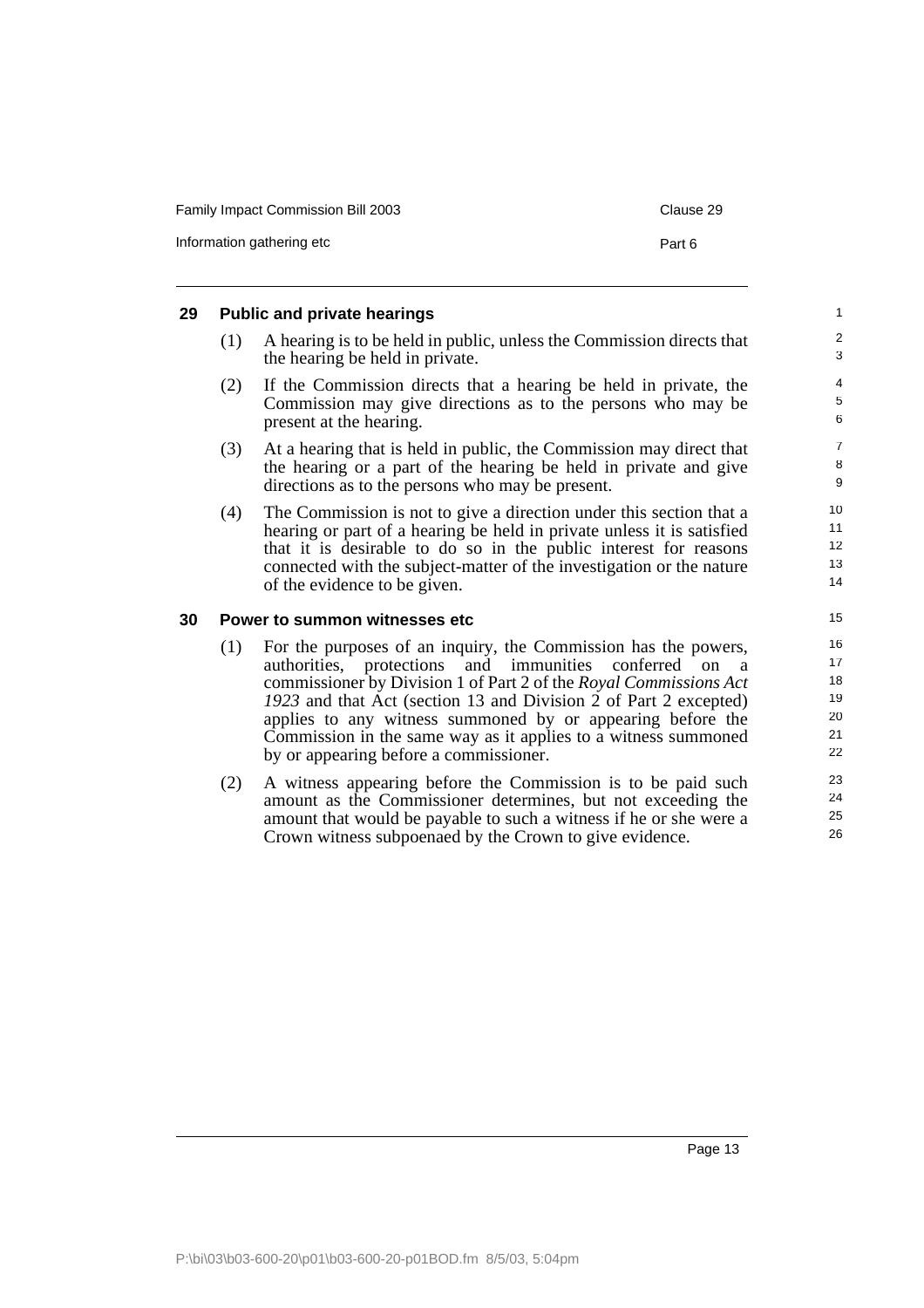Part 7 Commission

<span id="page-23-4"></span><span id="page-23-3"></span><span id="page-23-2"></span><span id="page-23-1"></span><span id="page-23-0"></span>

| Part 7 |     | <b>Commission</b>                                                                                                                                                                                                                                                                                                                                     | $\mathbf{1}$                       |  |
|--------|-----|-------------------------------------------------------------------------------------------------------------------------------------------------------------------------------------------------------------------------------------------------------------------------------------------------------------------------------------------------------|------------------------------------|--|
| 31     |     | <b>Constitution of Commission</b>                                                                                                                                                                                                                                                                                                                     |                                    |  |
|        | (1) | There is constituted by this Act a body corporate with the corporate<br>name of the Family Impact Commission.                                                                                                                                                                                                                                         | 3<br>4                             |  |
|        | (2) | The functions of the Commission are exercisable by the<br>Commissioner, and any act, matter or thing done in the name of, or<br>on behalf of, the Commission by the Commissioner, or with the<br>authority of the Commissioner, is taken to have been done by the<br>Commission.                                                                      | 5<br>6<br>$\overline{7}$<br>8<br>9 |  |
| 32     |     | <b>Functions of Commission</b>                                                                                                                                                                                                                                                                                                                        | 10                                 |  |
|        |     | The Commission has the functions conferred or imposed on it by or<br>under this or any other Act and such other functions as may be<br>necessary or convenient to enable it to give effect to the object of<br>this Act.                                                                                                                              | 11<br>12 <sup>°</sup><br>13<br>14  |  |
| 33     |     | <b>Commissioner</b>                                                                                                                                                                                                                                                                                                                                   | 15                                 |  |
|        | (1) | The Governor may appoint a Commissioner for the Family Impact<br>Commission.                                                                                                                                                                                                                                                                          | 16<br>17                           |  |
|        | (2) | A person is not eligible to be appointed as Commissioner unless<br>recommended for appointment by the Advisory Committee. The<br>Committee is not to recommend a person unless satisfied that the<br>person is supportive of the principles set out in section 2 and is<br>experienced in and knowledgeable about issues which concern the<br>family. | 18<br>19<br>20<br>21<br>22<br>23   |  |
|        | (3) | The Commissioner has and may exercise the functions conferred or<br>imposed on the Commissioner by or under this or any other Act.                                                                                                                                                                                                                    | 24<br>25                           |  |
|        | (4) | The Commissioner may, by instrument in writing, delegate to any<br>person any of the Commissioner's functions, other than this power<br>of delegation.                                                                                                                                                                                                | 26<br>27<br>28                     |  |
| 34     |     | <b>Assistant Commissioners</b>                                                                                                                                                                                                                                                                                                                        | 29                                 |  |
|        | (1) | The Governor may, with the concurrence of the Commissioner,<br>appoint one or more Assistant Commissioners for the Family<br>Impact Commission.                                                                                                                                                                                                       | 30<br>31<br>32                     |  |
|        | (2) | A person is not eligible to be appointed as an Assistant<br>Commissioner unless recommended for appointment by the<br>Advisory Committee. The Committee is not to recommend a person                                                                                                                                                                  | 33<br>34<br>35                     |  |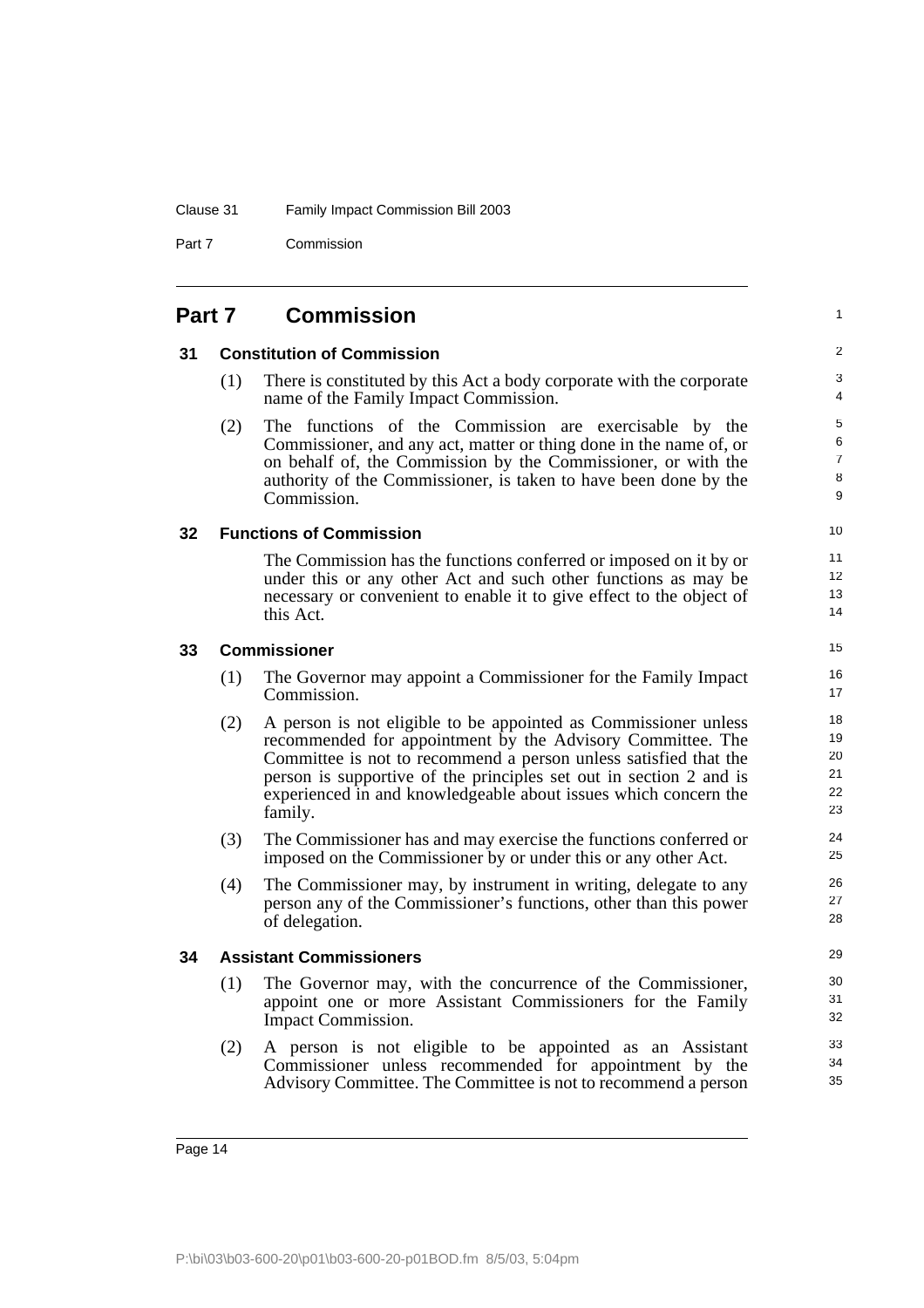| <b>Family Impact Commission Bill 2003</b> | Clause 35 |
|-------------------------------------------|-----------|
| Commission                                | Part 7    |

unless satisfied that the person is supportive of the principles set out in section 2 and is experienced in and knowledgeable about issues which concern the family.

- (3) An Assistant Commissioner has and may exercise the functions conferred or imposed on an Assistant Commissioner by or under this or any other Act.
- (4) An Assistant Commissioner is to assist the Commissioner, as the Commissioner requires.

## <span id="page-24-0"></span>**35 Provisions relating to Commissioner and Assistant Commissioners**

Schedule 2 has effect.

#### <span id="page-24-1"></span>**36 Staff**

- (1) Such staff as may be necessary to enable the Commission to exercise its functions may be employed under Part 2 of the *Public Sector Employment and Management Act 2002*.
- (2) The Commission may arrange for the use of the services of any staff or facilities of a public authority or local authority.

9 10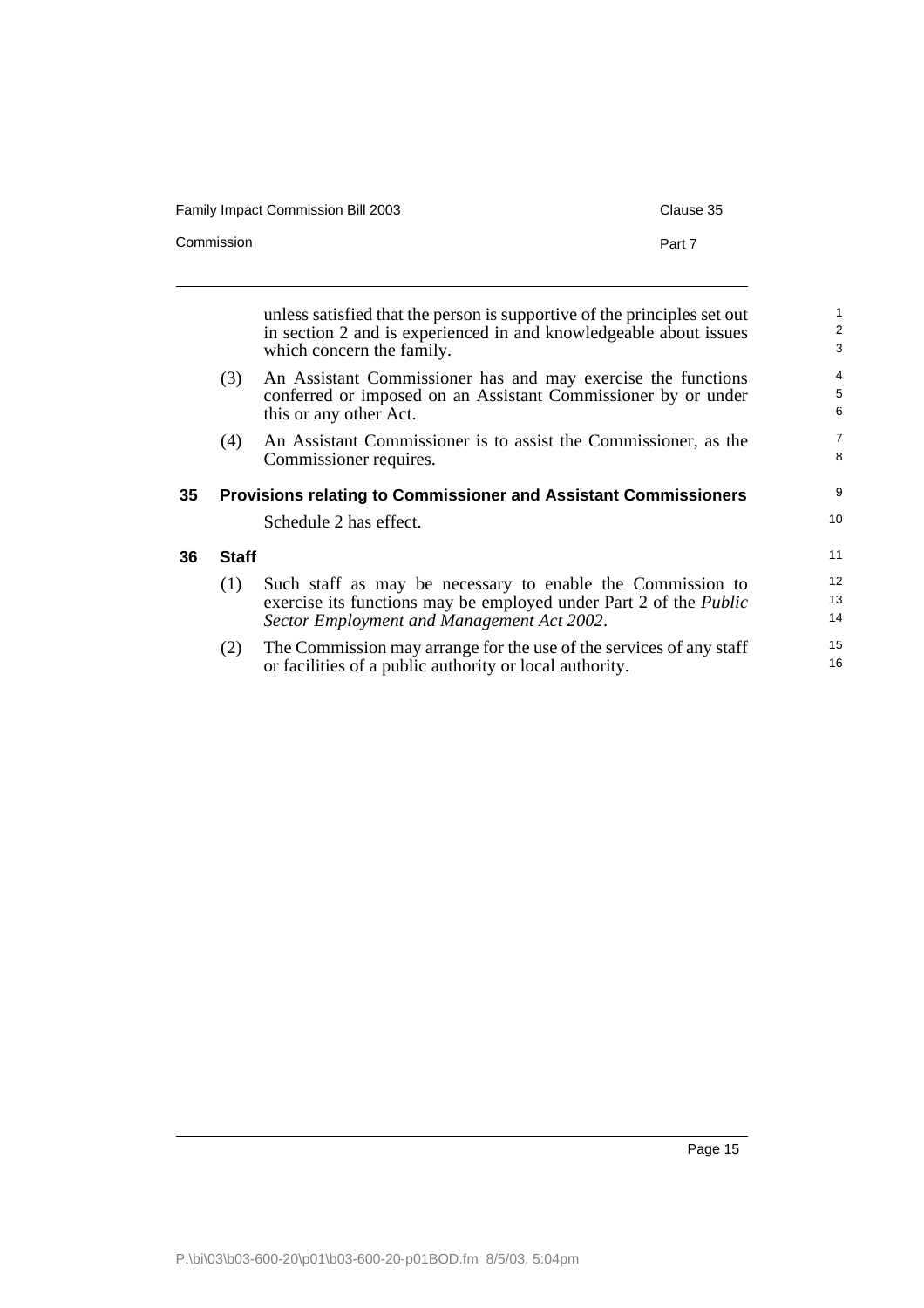Part 8 **Advisory Committee** 

<span id="page-25-3"></span><span id="page-25-2"></span><span id="page-25-1"></span><span id="page-25-0"></span>

| Part 8 |     |                  | <b>Advisory Committee</b>                                                                                                                                                                        |                      |
|--------|-----|------------------|--------------------------------------------------------------------------------------------------------------------------------------------------------------------------------------------------|----------------------|
| 37     |     |                  | <b>Constitution of Committee</b>                                                                                                                                                                 | 2                    |
|        |     |                  | There is constituted by this Act an Advisory Committee.                                                                                                                                          | 3                    |
| 38     |     | <b>Functions</b> |                                                                                                                                                                                                  | 4                    |
|        |     |                  | The functions of the Committee are as follows:                                                                                                                                                   | 5                    |
|        |     | (a)              | to make recommendations for appointments to the offices of<br>Commissioner and Assistant Commissioner,                                                                                           | 6<br>7               |
|        |     | (b)              | to refer matters to the Commission for study and report,                                                                                                                                         | 8                    |
|        |     | (c)              | to give advice to and consult with the Commission on any<br>matter referred to the Committee by the Commission and on<br>such other matters as the Committee thinks fit.                         | 9<br>10<br>11        |
|        |     | (d)              | to investigate and report on matters referred to the Committee<br>by the Commission.                                                                                                             | 12<br>13             |
| 39     |     |                  | <b>Membership and procedure</b>                                                                                                                                                                  | 14                   |
|        | (1) |                  | The Committee is to consist of 15 members, as follows:                                                                                                                                           | 15                   |
|        |     | (a)              | the Director-General of the Premier's Department or an<br>officer of that Department nominated for the time being by the<br>Director-General.                                                    | 16<br>17<br>18       |
|        |     | (b)              | the Director-General of the Attorney General's Department or<br>an officer of that Department nominated for the time being by<br>the Director-General,                                           | 19<br>20<br>21       |
|        |     | (c)              | the Director-General of the Department of Health or an<br>officer of that Department nominated for the time being by the<br>Director-General.                                                    | 22<br>23<br>24       |
|        |     | (d)              | 12 members appointed by the Governor, each being a person<br>nominated by, or by a body that the Minister is satisfied<br>represents, one of the following organisations, churches or<br>faiths: | 25<br>26<br>27<br>28 |
|        |     |                  | Institute of Family Studies,<br>(i)                                                                                                                                                              | 29                   |
|        |     |                  | Salvation Army,<br>(ii)                                                                                                                                                                          | 30                   |
|        |     |                  | (iii)<br>Anglican Church,                                                                                                                                                                        | 31                   |
|        |     |                  | Catholic Church,<br>(iv)                                                                                                                                                                         | 32                   |
|        |     |                  | Uniting Church,<br>(v)<br>Jewish Faith,<br>(vi)                                                                                                                                                  | 33<br>34             |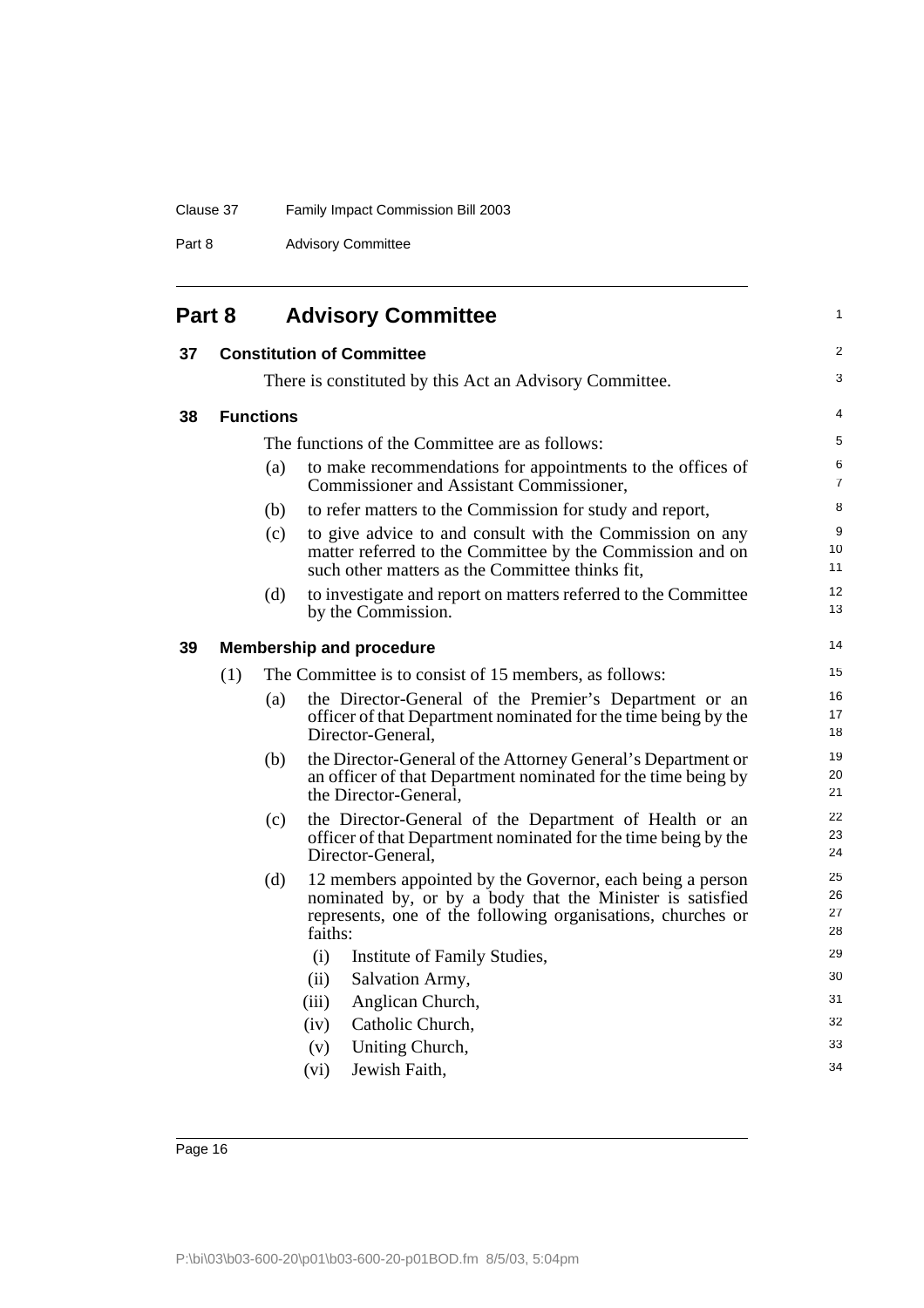Advisory Committee **Part 8** 

|     | $(v_{11})$ | Greek Orthodox Church,                                                                     |                |
|-----|------------|--------------------------------------------------------------------------------------------|----------------|
|     | (viii)     | Presbyterian Church,                                                                       | $\overline{2}$ |
|     | (ix)       | Assembly of God Church,                                                                    | 3              |
|     | (X)        | Australian Federation of Festival of Light Community<br>Standards Organisation—NSW Branch, | 4<br>5         |
|     | (X1)       | Australian Family Association-NSW Branch,                                                  | 6              |
|     | (xii)      | NSW Council of Churches.                                                                   | $\overline{7}$ |
| (2) |            | Schedule 3 applies to the appointed members of the Committee.                              | 8              |
| (3) |            | Schedule 4 provides for the procedure of the Committee.                                    | 9              |

Page 17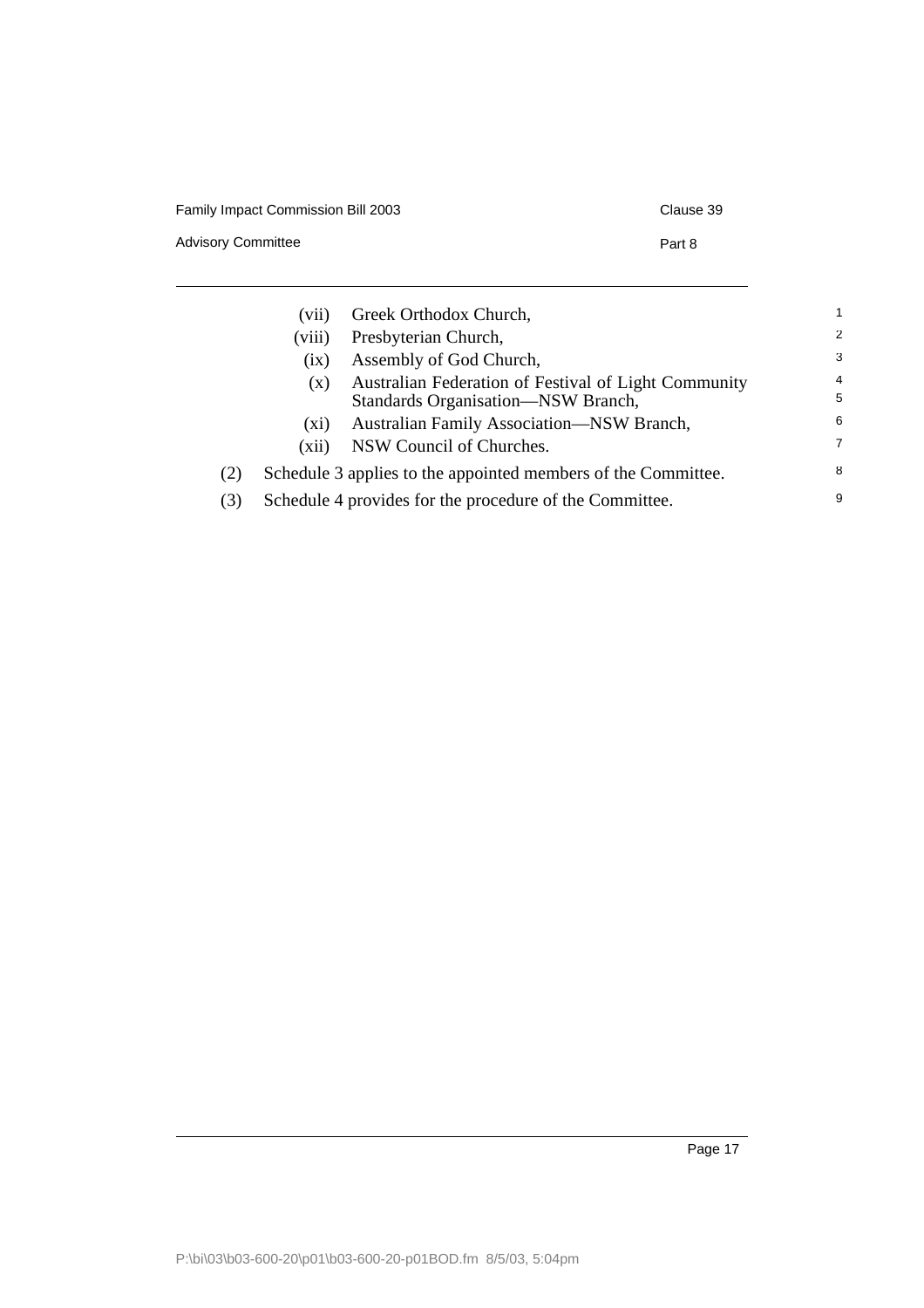Clause 40 Family Impact Commission Bill 2003

Part 9 **General** 

### <span id="page-27-0"></span>**Part 9 General**

#### <span id="page-27-1"></span>**40 Act binds Crown**

This Act binds the Crown in right of New South Wales and, so far as the legislative power of Parliament permits, the Crown in all its other capacities.

1

#### <span id="page-27-2"></span>**41 Offences**

A person must not:

- (a) without lawful excuse, wilfully obstruct, hinder or resist the Commissioner, an Assistant Commissioner or an officer of the Commission in the exercise of his or her functions under this Act, or
- (b) without lawful excuse, refuse or wilfully fail to comply with any lawful requirement made of the person under this Act, or
- (c) make any statement to the Commissioner, an Assistant Commissioner or an officer of the Commission exercising functions under this Act, knowing the statement to be false or misleading in a material particular.

Maximum penalty: 10 penalty units.

#### <span id="page-27-3"></span>**42 Annual report**

(1) The Commission must within 4 months after 30 June in each year prepare a report of its work and activities for the 12 months preceding that date.

#### (2) The report is to include details of the following:

- (a) the Family Impact Studies and Assessments prepared and furnished by the Commission,
- (b) any recommendations for changes in the law or for administrative action that the Commission thinks should be made or taken,
- (c) the extent to which its studies have resulted in a change in policy direction for the Government,
- (d) any rejections of applications for Family Impact Studies,
- (e) the major impact on the family of the matters studied by the Commission during the year,
- (f) any recommendations by the Commission for Government expenditure in the following year.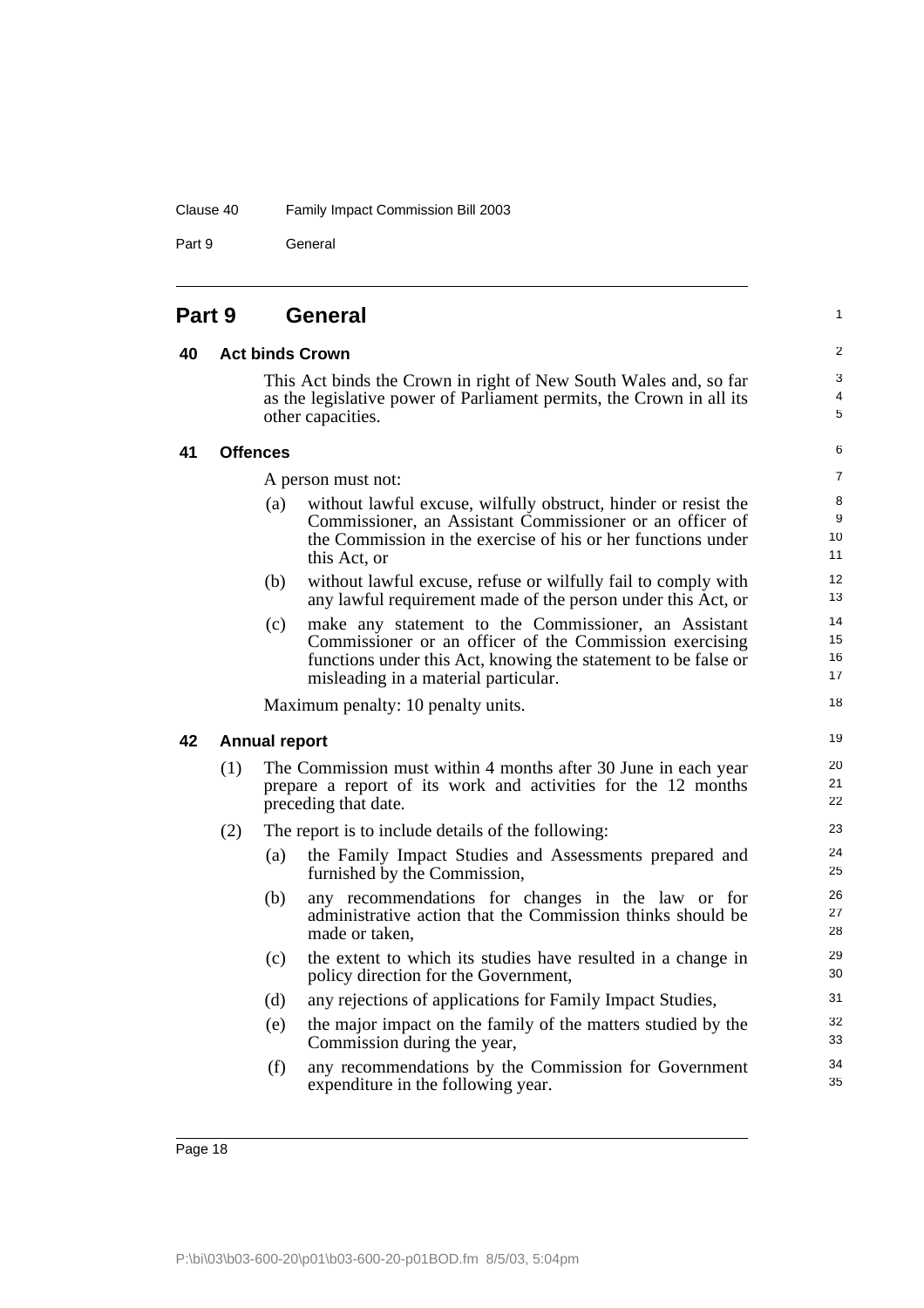<span id="page-28-0"></span>

| General |             |               | Part 9                                                                                                                                                                                                                                                                                             |                                     |
|---------|-------------|---------------|----------------------------------------------------------------------------------------------------------------------------------------------------------------------------------------------------------------------------------------------------------------------------------------------------|-------------------------------------|
|         | (3)         |               | The Commission is to present the report to the presiding officer of<br>each House of Parliament and the report is then, for all purposes,<br>taken to have been laid before each House of Parliament.                                                                                              | $\mathbf{1}$<br>$\overline{2}$<br>3 |
| 43      |             |               | <b>Service of documents</b>                                                                                                                                                                                                                                                                        | 4                                   |
|         |             |               | For the purposes of this Act, service of a document on a person may<br>be effected:                                                                                                                                                                                                                | 5<br>6                              |
|         |             | (a)           | on a natural person—by delivering it to the person personally<br>or by leaving it at or sending it by post to the residential or<br>business address of the person last known to the person<br>serving the document, or                                                                            | $\overline{7}$<br>8<br>9<br>10      |
|         |             | (b)           | on a body corporate—by leaving it at or by sending it by post<br>to the head office, a registered office or a principal office of<br>the body corporate.                                                                                                                                           | 11<br>12<br>13                      |
| 44      |             |               | <b>Proceedings for offences</b>                                                                                                                                                                                                                                                                    | 14                                  |
|         |             | alone.        | Proceedings for an offence against this Act are to be dealt with<br>summarily before a Local Court constituted by a Magistrate sitting                                                                                                                                                             | 15<br>16<br>17                      |
| 45      |             | $(1976$ No 4) | Amendment of Statutory and Other Offices Remuneration Act 1975                                                                                                                                                                                                                                     | 18<br>19                            |
|         |             |               | The Statutory and Other Offices Remuneration Act 1975 is amended<br>by inserting at the end of Part 1 of Schedule 2 the following:                                                                                                                                                                 | 20<br>21                            |
|         |             |               | Commissioner for the Family Impact Commission                                                                                                                                                                                                                                                      | 22                                  |
|         |             |               | Full-time Assistant Commissioner for the Family Impact<br>Commission                                                                                                                                                                                                                               | 23<br>24                            |
| 46      |             |               | <b>Amendment of Defamation Act 1974 No 18</b>                                                                                                                                                                                                                                                      | 25                                  |
|         |             |               | The <i>Defamation Act 1974</i> is amended by inserting after section 17M<br>the following section:                                                                                                                                                                                                 | 26<br>27                            |
|         | <b>17MA</b> |               | Matters arising under the Family Impact Commission Act 2003                                                                                                                                                                                                                                        | 29                                  |
|         |             | (1)           | There is a defence of absolute privilege for a publication to or<br>by the Family Impact Commission or the Commissioner for<br>the Commission as Commissioner, or to any officer of the<br>Commission (within the meaning of the Family Impact<br><i>Commission Act 2003</i> ) as such an officer. | 30<br>31<br>32<br>33<br>34          |

<span id="page-28-3"></span><span id="page-28-2"></span><span id="page-28-1"></span> $\ddot{\phantom{a}}$ 

Family Impact Commission Bill 2003 Clause 43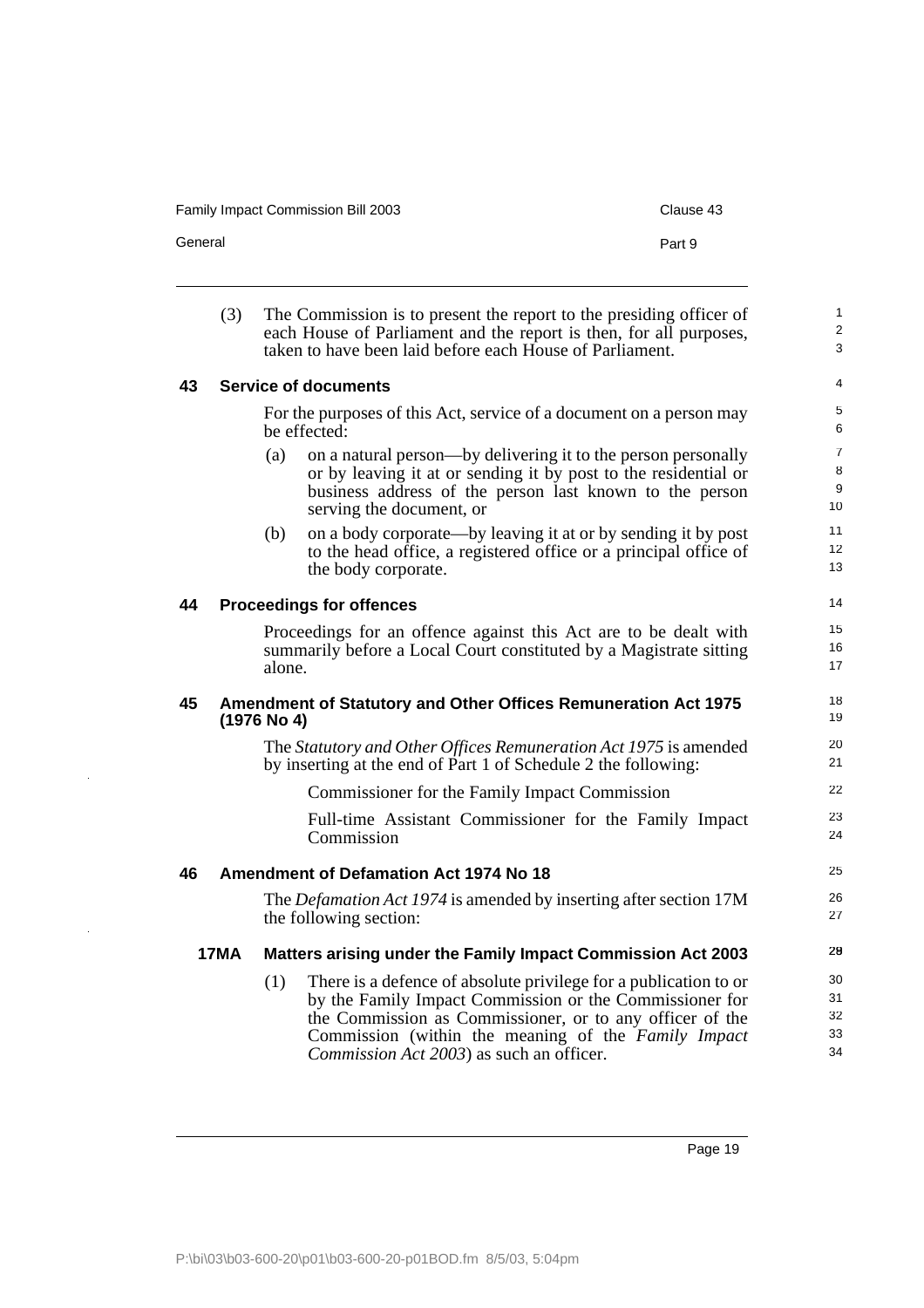#### Clause 47 Family Impact Commission Bill 2003

Part 9 **General** 

(2) This section applies in relation to any hearing before the Family Impact Commission or any other matter relating to the powers, authorities, duties or functions of the Commission.

1 2 3

#### <span id="page-29-0"></span>**47 Regulations**

The Governor may make regulations, not inconsistent with this Act, for or with respect to any matter that by this Act is required or permitted to be prescribed or that is necessary or convenient to be prescribed for carrying out or giving effect to this Act.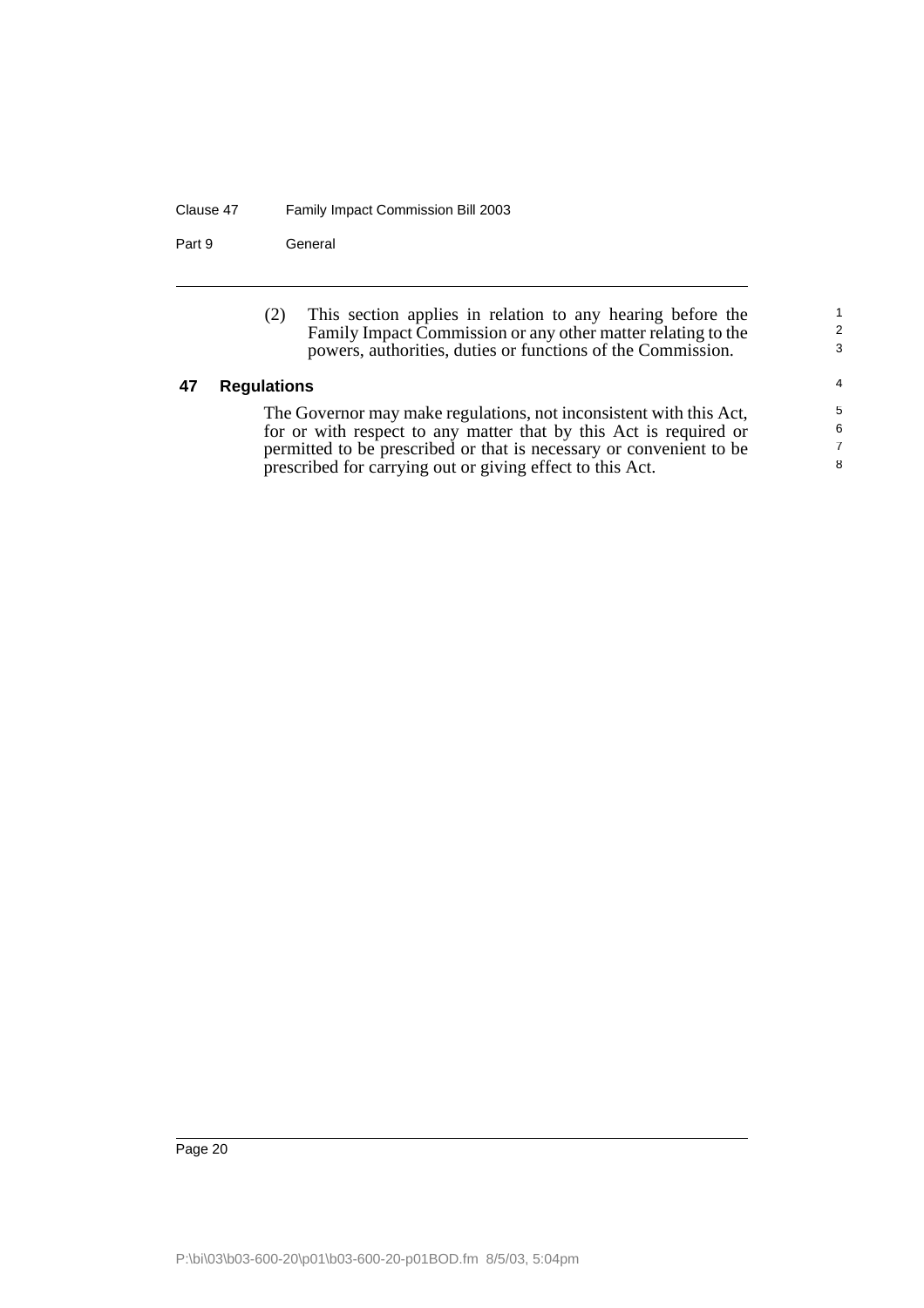Application for Family Impact Study/Assessment Schedule 1

<span id="page-30-0"></span>

|   | Schedule 1 Application for Family Impact Study/<br><b>Assessment</b>                                                                                                           |  |
|---|--------------------------------------------------------------------------------------------------------------------------------------------------------------------------------|--|
|   | (Sections 10 and 11)                                                                                                                                                           |  |
|   | Who is the relevant authority, individual or organisation requesting a Family<br>Impact Study/Assessment?                                                                      |  |
|   |                                                                                                                                                                                |  |
|   |                                                                                                                                                                                |  |
|   |                                                                                                                                                                                |  |
|   |                                                                                                                                                                                |  |
|   | Give a clear and detailed description of the legislation or expenditure for which<br>you request a Family Impact Study/Assessment.                                             |  |
|   |                                                                                                                                                                                |  |
|   |                                                                                                                                                                                |  |
|   |                                                                                                                                                                                |  |
|   | Do you request an exhaustive Family Impact Study/Assessment (which could<br>delay receiving your Assessment by up to 6 months)?                                                |  |
|   | $\Box$ Yes $\Box$ No                                                                                                                                                           |  |
|   | What are the objectives of the proposed legislation or expenditure?                                                                                                            |  |
|   |                                                                                                                                                                                |  |
|   |                                                                                                                                                                                |  |
|   |                                                                                                                                                                                |  |
| 5 | How many families would be affected by the proposed legislation or<br>expenditure?                                                                                             |  |
|   |                                                                                                                                                                                |  |
|   |                                                                                                                                                                                |  |
|   |                                                                                                                                                                                |  |
|   | Which type of families would be affected by the proposed legislation or<br>expenditure? (eg families from a particular ethnic background or in a certain<br>geographical area) |  |
|   |                                                                                                                                                                                |  |
|   |                                                                                                                                                                                |  |
|   |                                                                                                                                                                                |  |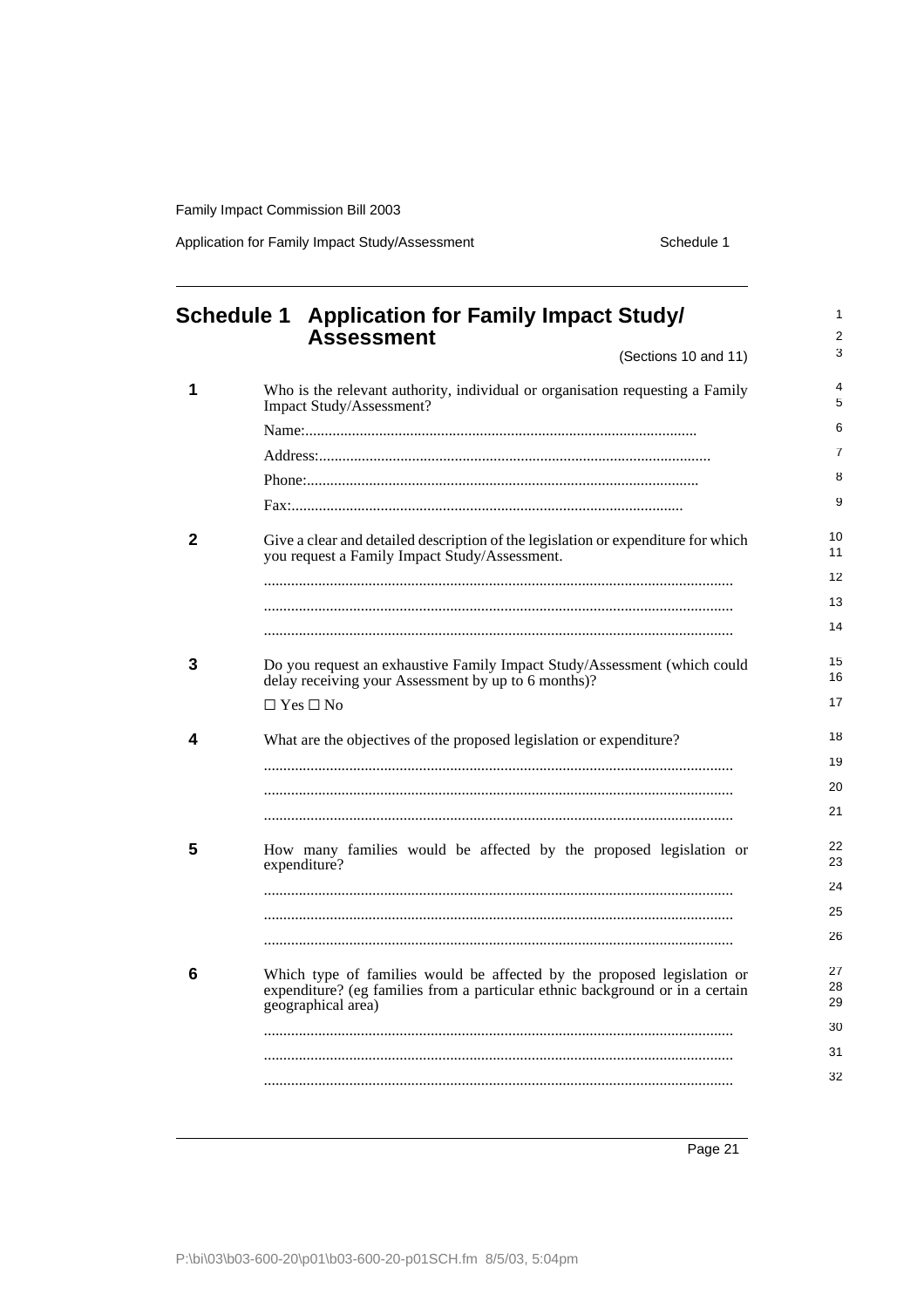| Schedule 1 | Application for Family Impact Study/Assessment                                                                                                                                                                              |                                           |
|------------|-----------------------------------------------------------------------------------------------------------------------------------------------------------------------------------------------------------------------------|-------------------------------------------|
| 7          | Give a full description of the likely moral effect of the proposed legislation or<br>expenditure. For example, does the legislation contradict the Judeo-Christian<br>ethic as the basic historic moral ethic of Australia? | $\mathbf{1}$<br>2<br>3<br>4               |
| 8          | Will the proposed legislation or expenditure reinforce the stability of the home<br>and particularly the marital commitment that holds the home together?                                                                   | 5<br>6<br>7<br>8<br>9                     |
|            |                                                                                                                                                                                                                             | 10<br>11                                  |
| 9          | Will the proposed legislation strengthen or erode the authority of the home and<br>specifically the rights of the parents in relation to the education, nurture and<br>supervision of their children?                       | $12 \overline{ }$<br>13<br>14<br>15<br>16 |
|            |                                                                                                                                                                                                                             | 17                                        |
| 10         | Will the proposed legislation or expenditure help the family to perform its<br>function—or will it substitute government activity for that function?                                                                        | 18<br>19<br>20<br>21<br>22                |
| 11         | What message will the proposed legislation or expenditure send to the public<br>concerning the status of the family?                                                                                                        | 23<br>24<br>25<br>26                      |
|            |                                                                                                                                                                                                                             | 27                                        |
| 12         | What message will the proposed legislation or expenditure send to children and<br>young people concerning their behaviour, their personal responsibility and the<br>norms of our society?                                   | 28<br>29<br>30                            |
|            |                                                                                                                                                                                                                             | 31                                        |
|            |                                                                                                                                                                                                                             | 32                                        |
|            |                                                                                                                                                                                                                             | 33                                        |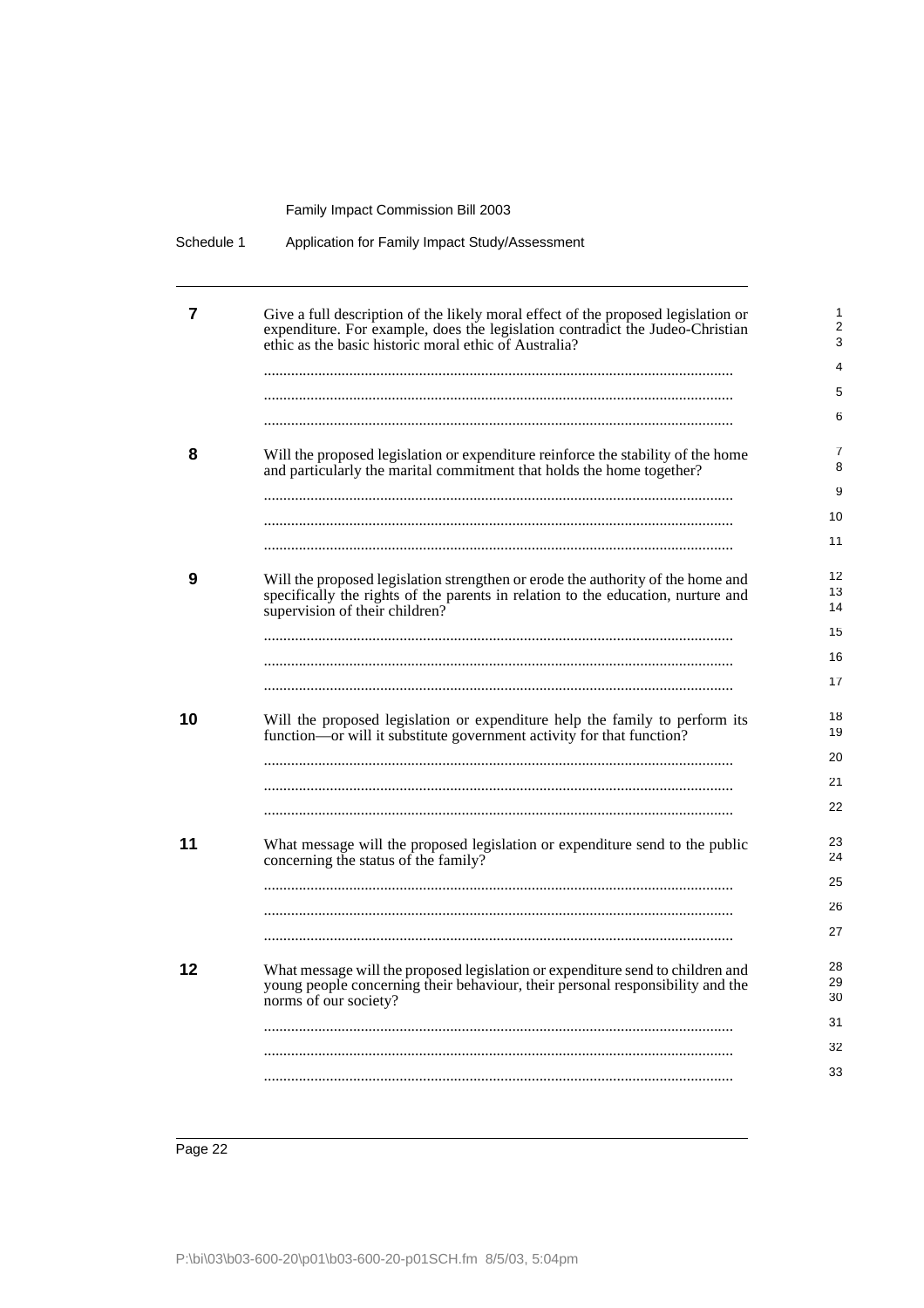#### Application for Family Impact Study/Assessment

Schedule 1

| 13 | Do any measures need to be taken in conjunction with the proposed legislation<br>or expenditure?                                                  | 1<br>$\overline{2}$     |
|----|---------------------------------------------------------------------------------------------------------------------------------------------------|-------------------------|
|    |                                                                                                                                                   | 3                       |
|    |                                                                                                                                                   | 4                       |
|    |                                                                                                                                                   | 5                       |
| 14 | From Question 13 give an assessment of the likely effectiveness of those                                                                          | 6                       |
|    | measures.                                                                                                                                         | $\overline{7}$          |
|    |                                                                                                                                                   | 8                       |
|    |                                                                                                                                                   | 9                       |
|    |                                                                                                                                                   | 10                      |
| 15 | Will the proposed legislation or expenditure reduce or increase earned<br>household income?                                                       | 11<br>$12 \overline{ }$ |
|    |                                                                                                                                                   | 13                      |
|    |                                                                                                                                                   | 9                       |
|    |                                                                                                                                                   | 10                      |
|    |                                                                                                                                                   |                         |
| 16 | If so by how much?                                                                                                                                | 14                      |
|    |                                                                                                                                                   | 15                      |
|    |                                                                                                                                                   | 9                       |
|    |                                                                                                                                                   | 10                      |
| 17 | Are there feasible alternatives to the proposed legislation or expenditure and<br>what is the reason for choosing the legislation or expenditure? | 16<br>17                |
|    |                                                                                                                                                   | 18                      |
|    |                                                                                                                                                   | 19                      |
|    |                                                                                                                                                   | 20                      |
|    |                                                                                                                                                   | 21                      |
| 18 | Can alternatives be provided by voluntary, private and/or religious institutions<br>rather than Government instrumentalities?                     | 22                      |
|    |                                                                                                                                                   | 23                      |
|    |                                                                                                                                                   | 9                       |
|    |                                                                                                                                                   | 10                      |
|    |                                                                                                                                                   |                         |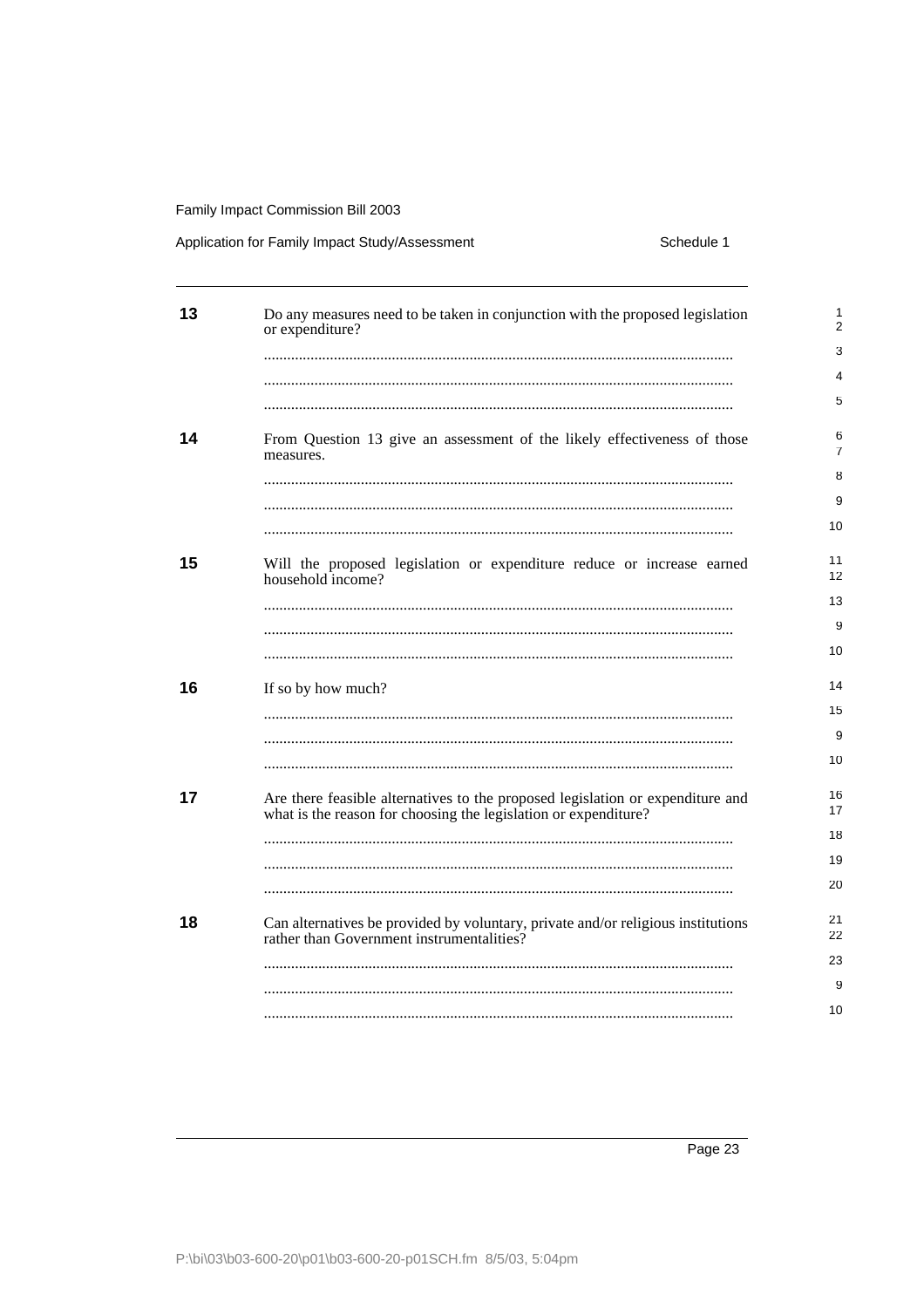| Schedule 1 | Application for Family Impact Study/Assessment                                                            |          |
|------------|-----------------------------------------------------------------------------------------------------------|----------|
| 19         | What would be the consequences of not proceeding with the proposed<br>legislation or expenditure?         | 24<br>25 |
|            |                                                                                                           | 26<br>27 |
|            |                                                                                                           | 28       |
|            |                                                                                                           |          |
| 20         | Will the proposed legislation or expenditure stress the integrity and<br>preservation of the family unit? | 29<br>30 |
|            |                                                                                                           | 31       |
|            |                                                                                                           | 32       |
|            |                                                                                                           | 1        |
| 21         | Will the proposed legislation or expenditure respect family values and foster<br>right behaviour?         | 2<br>3   |
|            |                                                                                                           | 4        |
|            |                                                                                                           | 5        |
|            |                                                                                                           | 6        |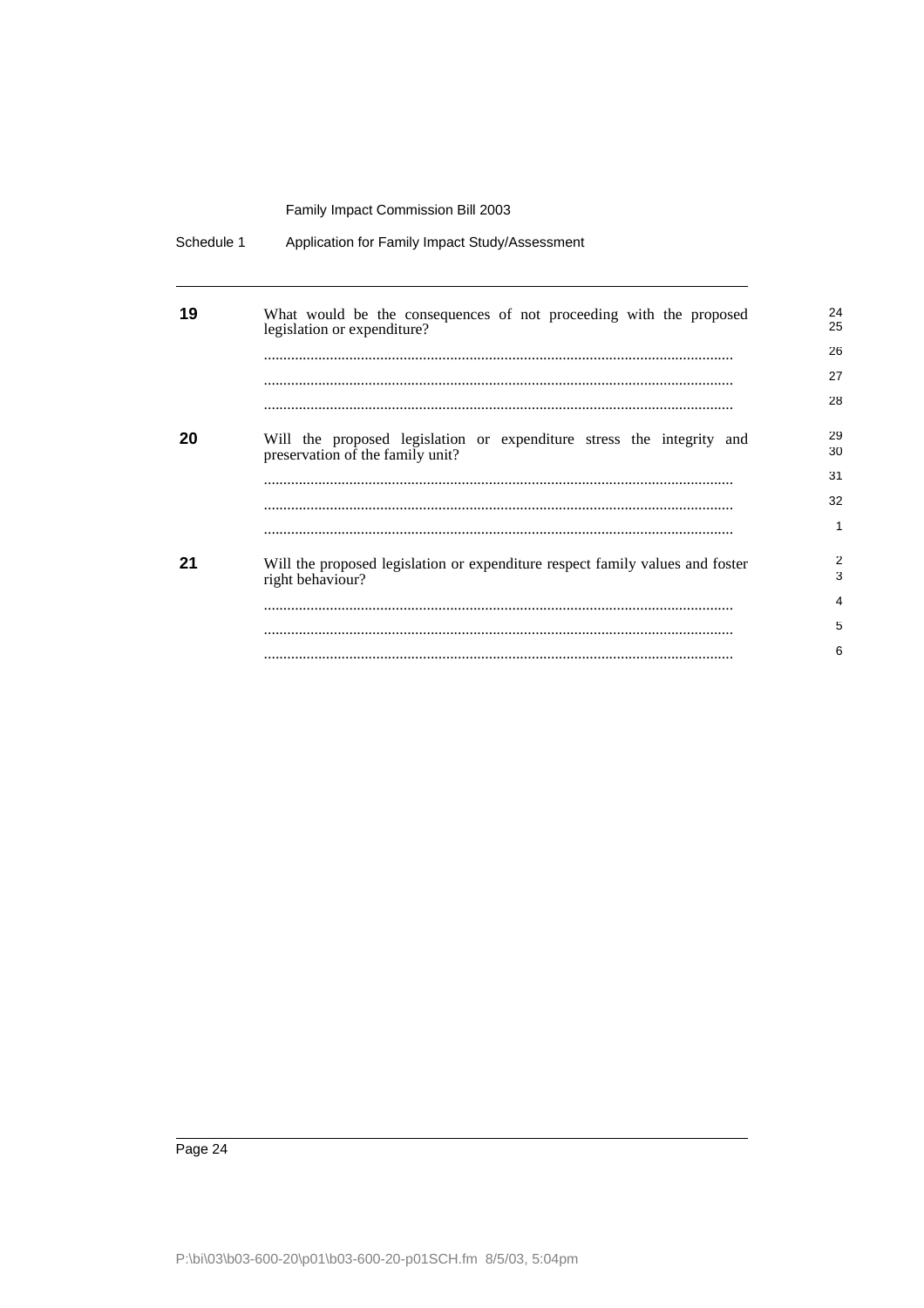Provisions relating to Commissioner and Assistant Commissioners Schedule 2

## <span id="page-34-0"></span>**Schedule 2 Provisions relating to Commissioner and Assistant Commissioners**

(Section 35) **1 Eligibility for appointment** A person is not eligible to be appointed as Commissioner or Assistant Commissioner if the person is: (a) the holder of any judicial office, or (b) a member of the Legislative Council or the Legislative Assembly or is a member of a House of Parliament of another State or of a Territory or the Commonwealth. (1) The Governor may, from time to time, appoint a person to act in the office of Commissioner or Assistant Commissioner during the illness or absence of the Commissioner or Assistant Commissioner, and the person, while so acting, has all the functions of the Commissioner or Assistant Commissioner and is taken to be the Commissioner or Assistant Commissioner. (2) The Governor may, at any time, remove a person from the office to which the person was appointed under this clause. (3) A person while acting under this clause is entitled to be paid such remuneration (including travelling and subsistence allowances) as the Governor may from time to time determine in respect of that person. (4) For the purposes of this clause: (a) a vacancy in the office of Commissioner or Assistant Commissioner is to be regarded as an absence from office of Commissioner or Assistant Commissioner, and (b) an Assistant Commissioner is to be regarded as absent from office as an Assistant Commissioner during any period when the Assistant Commissioner acts in the office of the Commissioner pursuant to an appointment under this clause. **3 Basis of offices** (1) The office of Commissioner is a full-time office.  $\mathfrak{p}$ 3 4 5 6 7 8 9 10 11 12 13 14 15 16 17 18 19 20 21 22 23  $24$ 25 26 27 28 29 30 31 32 33 34

(2) The office of Assistant Commissioner may be a full-time or a parttime office, according to the terms of appointment.

35

#### **2 Acting Commissioner or Assistant Commissioner**

1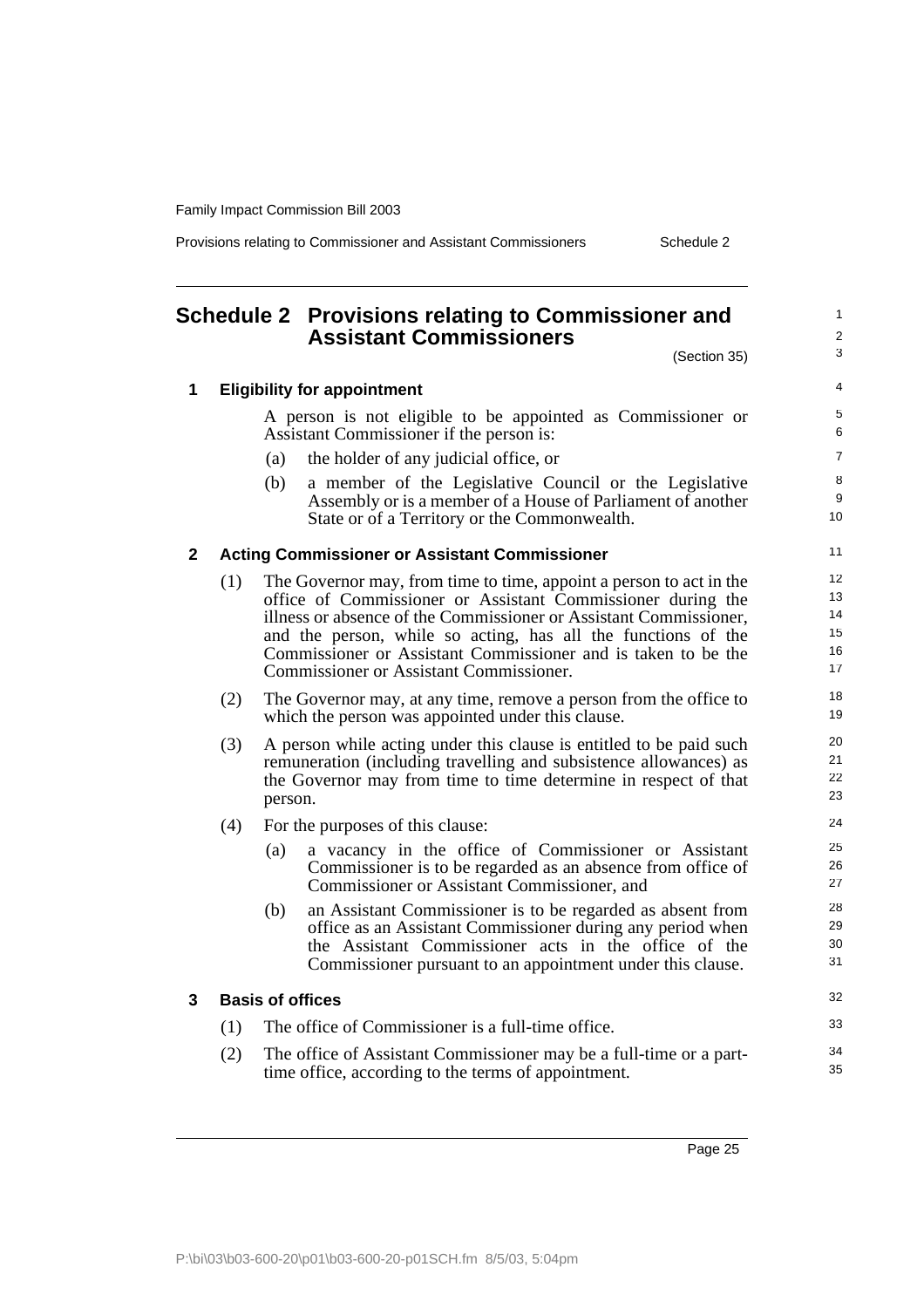Schedule 2 Provisions relating to Commissioner and Assistant Commissioners

(3) The holder of a full-time office referred to in subclause (1) or (2) is required to hold it on that basis, except to the extent permitted by the Governor.

1  $\overline{2}$ 3

#### **4 Terms of office**

- (1) Subject to this Schedule, the Commissioner or an Assistant Commissioner holds office for such term not exceeding 5 years as may be specified in the instrument of appointment, but is eligible (if otherwise qualified) for reappointment.
- (2) A person may not hold the office of Commissioner for terms totalling more than 5 years.
- (3) A person may not hold the office of Assistant Commissioner for terms totalling more than 5 years.

#### **5 Remuneration**

- (1) The Commissioner and a full-time Assistant Commissioner are entitled to be paid remuneration in accordance with the *Statutory and Other Offices Remuneration Act 1975* and such travelling and subsistence allowances as the Minister may from time to time determine in respect of them.
- (2) A part-time Assistant Commissioner is entitled to be paid such remuneration (including travelling and subsistence allowances) as may be specified in his or her instrument of appointment or as may be afterwards determined by the Governor from time to time.

#### **6 Vacancy in office**

- (1) The office of Commissioner or Assistant Commissioner becomes vacant if the holder:
	- (a) dies, or
	- (b) completes a term of office and is not reappointed, or
	- (c) holds office for longer than the relevant period mentioned in clause 4, or
	- (d) resigns the office by instrument in writing addressed to the Governor, or
	- (e) becomes the holder of a judicial office, or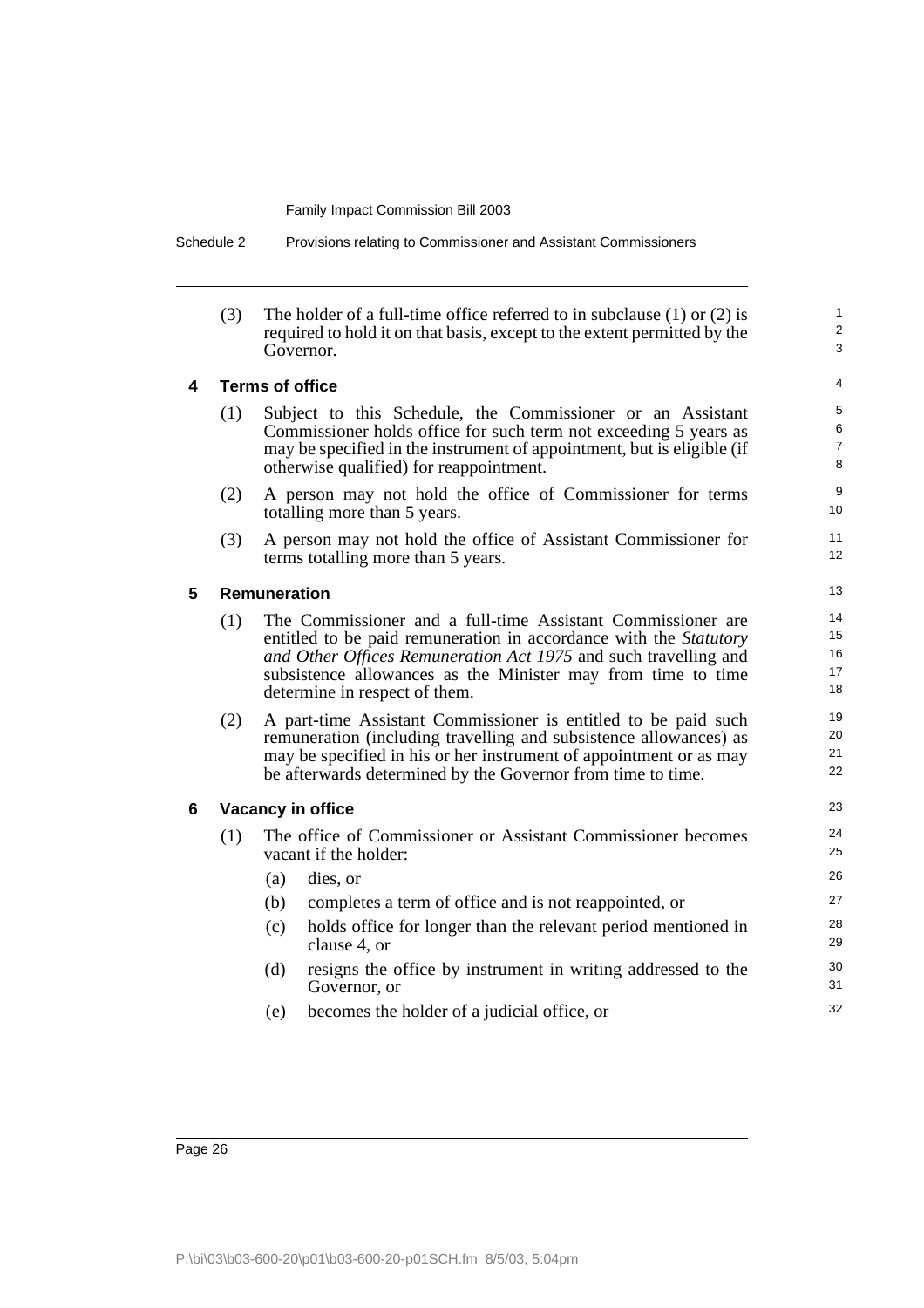| Provisions relating to Commissioner and Assistant Commissioners | Schedule 2 |
|-----------------------------------------------------------------|------------|
|                                                                 |            |

|                         |     | (f)<br>is nominated for election as a member of the Legislative<br>Council or the Legislative Assembly or as a member of a<br>House of Parliament of another State or of a Territory or the<br>Commonwealth, or                                                        | 1<br>$\overline{\mathbf{c}}$<br>3<br>4 |
|-------------------------|-----|------------------------------------------------------------------------------------------------------------------------------------------------------------------------------------------------------------------------------------------------------------------------|----------------------------------------|
|                         |     | becomes bankrupt, applies to take the benefit of any law for<br>(g)<br>the relief of bankrupt or insolvent debtors, compounds with<br>his or her creditors or makes an assignment of his or her<br>remuneration for their benefit, or                                  | 5<br>6<br>7<br>8                       |
|                         |     | (h)<br>becomes a mentally incapacitated person, or                                                                                                                                                                                                                     | 9                                      |
|                         |     | is convicted in New South Wales of an offence that is<br>(i)<br>punishable by imprisonment for 12 months or more or is<br>convicted elsewhere than in New South Wales of an offence<br>that, if committed in New South Wales, would be an offence<br>so punishable, or | 10<br>11<br>12<br>13<br>14             |
|                         |     | is removed from office under subclause $(2)$ or $(3)$ .<br>(i)                                                                                                                                                                                                         | 15                                     |
|                         | (2) | The Commissioner may be removed from office by the Governor on<br>the address of both Houses of Parliament.                                                                                                                                                            | 16<br>17                               |
|                         | (3) | The Governor may remove an Assistant Commissioner from office<br>for incapacity, incompetence or misbehaviour.                                                                                                                                                         | 18<br>19                               |
| $\overline{\mathbf{r}}$ |     | <b>Filling of vacancy</b>                                                                                                                                                                                                                                              | 20                                     |
|                         | (1) | If the office of Commissioner becomes vacant, a person is, subject<br>to this Act, to be appointed to fill the vacancy.                                                                                                                                                | 21<br>22                               |
|                         | (2) | If the office of Assistant Commissioner becomes vacant, a person<br>may, subject to this Act, be appointed to fill the vacancy.                                                                                                                                        | 23<br>24                               |
| 8                       |     | <b>Public Sector Employment and Management Act 2002</b>                                                                                                                                                                                                                | 25                                     |
|                         |     | The Public Sector Employment and Management Act 2002 does not<br>apply to the appointment of the Commissioner or an Assistant<br>Commissioner, and the holder of either office is not, as holder,<br>subject to that Act.                                              | 26<br>27<br>28<br>29                   |
| 9                       |     | <b>Judicial office</b>                                                                                                                                                                                                                                                 | 30                                     |
|                         |     | In this Schedule, <i>judicial office</i> means a judicial office of the State<br>or elsewhere in Australia.                                                                                                                                                            | 31<br>32                               |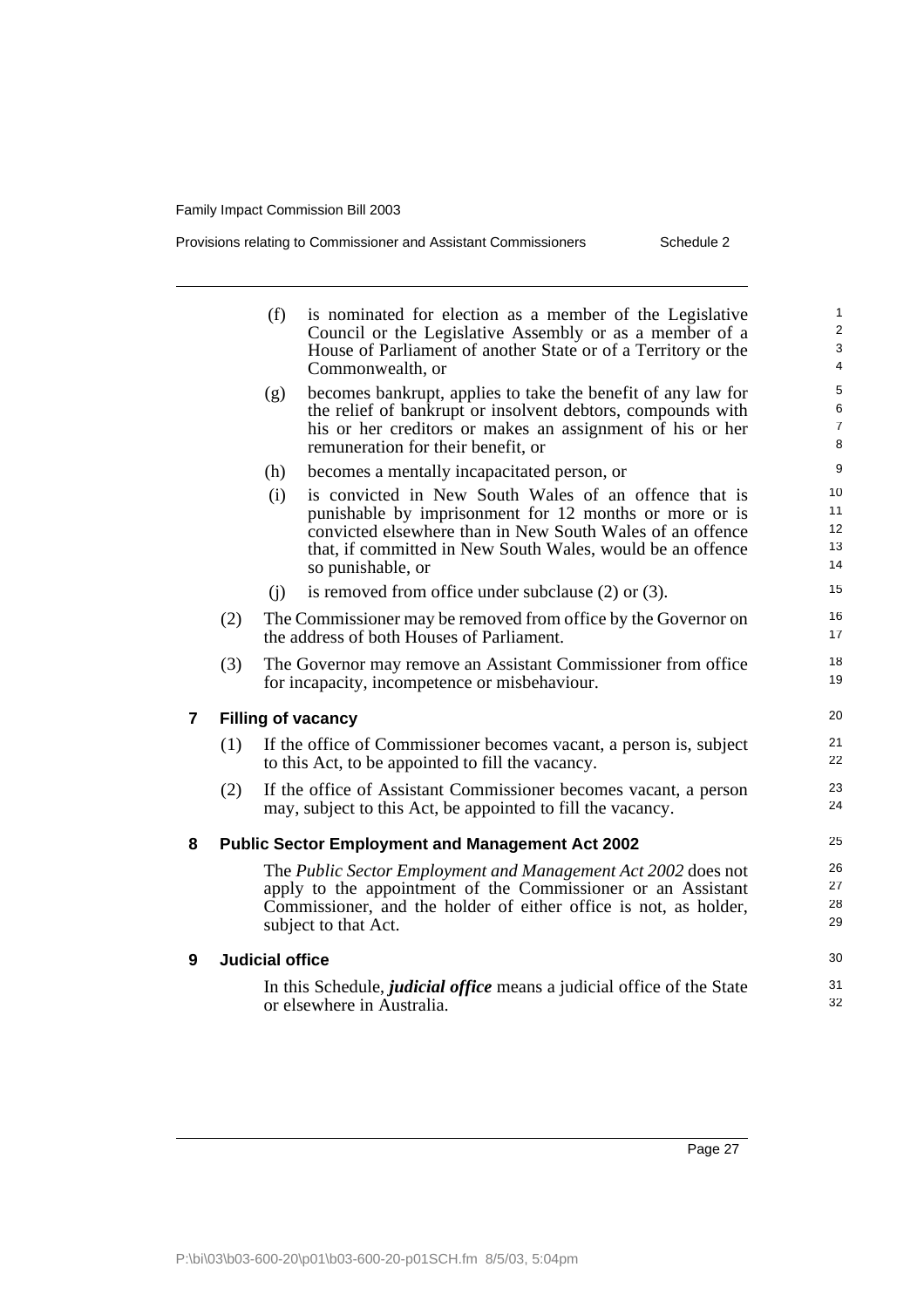| Schedule 3 | Provisions relating to appointed members of Advisory Committee |  |  |  |
|------------|----------------------------------------------------------------|--|--|--|
|            |                                                                |  |  |  |

## <span id="page-37-0"></span>**Schedule 3 Provisions relating to appointed members of Advisory Committee**

1

|   |     | of Advisory Committee                                                                                                                                                                                                                   | (Section 39) | $\overline{\mathbf{c}}$<br>3 |
|---|-----|-----------------------------------------------------------------------------------------------------------------------------------------------------------------------------------------------------------------------------------------|--------------|------------------------------|
| 1 |     | Definition of appointed member                                                                                                                                                                                                          |              | 4                            |
|   |     | In this Schedule:                                                                                                                                                                                                                       |              | 5                            |
|   |     | <i>appointed member</i> means an appointed member of the Committee.                                                                                                                                                                     |              | 6                            |
| 2 |     | <b>Term of office</b>                                                                                                                                                                                                                   |              | 7                            |
|   |     | Subject to this Act, an appointed member holds office for such<br>period (not exceeding 2 years) as is specified in the member's<br>instrument of appointment but is eligible for reappointment if<br>otherwise qualified.              |              | 8<br>9<br>10<br>11           |
| 3 |     | <b>Remuneration</b>                                                                                                                                                                                                                     |              | 12                           |
|   |     | An appointed member is entitled to be paid such remuneration<br>(including travelling and subsistence allowances) as the Minister<br>may from time to time determine in respect of the member.                                          |              | 13<br>14<br>15               |
| 4 |     | <b>Deputies</b>                                                                                                                                                                                                                         |              | 16                           |
|   | (1) | The Minister may, from time to time, appoint a person to be the<br>deputy of an appointed member, and the Minister may revoke any<br>such appointment.                                                                                  |              | 17<br>18<br>19               |
|   | (2) | In the absence of an appointed member, the member's deputy:                                                                                                                                                                             |              | 20                           |
|   |     | may, if available, act in the place of the member, and<br>(a)                                                                                                                                                                           |              | 21                           |
|   |     | while so acting, has all the functions of the member and is to<br>(b)<br>be regarded as a member.                                                                                                                                       |              | 22<br>23                     |
|   | (3) | A person while acting in the place of an appointed member is<br>entitled to be paid such remuneration (including travelling and<br>subsistence allowances) as the Minister may from time to time<br>determine in respect of the person. |              | 24<br>25<br>26<br>27         |
| 5 |     | Vacancy in office of appointed member                                                                                                                                                                                                   |              | 28                           |
|   | (1) | The office of an appointed member becomes vacant if the member:                                                                                                                                                                         |              | 29                           |
|   |     | dies, or<br>(a)                                                                                                                                                                                                                         |              | 30                           |
|   |     | completes a term of office and is not reappointed, or<br>(b)                                                                                                                                                                            |              | 31                           |
|   |     | (c)<br>resigns the office by instrument in writing addressed to the<br>Minister, or                                                                                                                                                     |              | 32<br>33                     |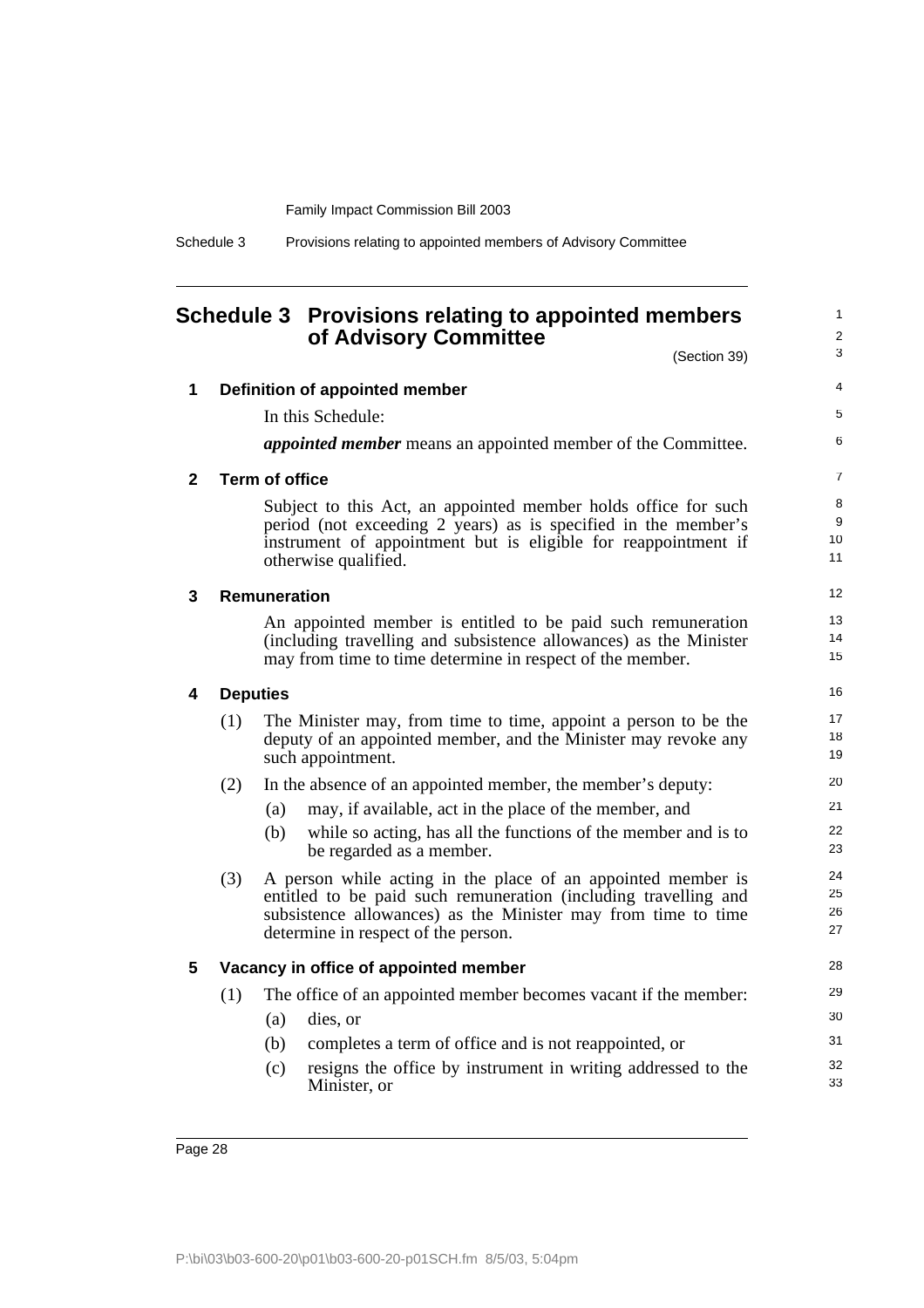| Provisions relating to appointed members of Advisory Committee |
|----------------------------------------------------------------|
|----------------------------------------------------------------|

Schedule 3

|   |     | (d)   | is removed from office by the Governor under this clause or<br>under Chapter 5 of the Public Sector Employment and | $\mathbf{1}$<br>$\mathbf 2$ |
|---|-----|-------|--------------------------------------------------------------------------------------------------------------------|-----------------------------|
|   |     |       | Management Act 2002, or                                                                                            | 3                           |
|   |     | (e)   | is absent from 4 consecutive meetings of the Committee of                                                          | 4                           |
|   |     |       | which reasonable notice has been given to the member                                                               | $\sqrt{5}$                  |
|   |     |       | personally or in the ordinary course of post, except on leave                                                      | $\,6$                       |
|   |     |       | granted by the Committee or unless, before the expiration of                                                       | $\overline{7}$              |
|   |     |       | 4 weeks after the last of those meetings, the member is                                                            | $\bf8$                      |
|   |     |       | excused by the Committee for having been absent from those                                                         | $\boldsymbol{9}$<br>10      |
|   |     |       | meetings, or                                                                                                       |                             |
|   |     | (f)   | becomes bankrupt, applies to take the benefit of any law for                                                       | 11                          |
|   |     |       | the relief of bankrupt or insolvent debtors, compounds with                                                        | 12                          |
|   |     |       | his or her creditors or makes an assignment of his or her                                                          | 13                          |
|   |     |       | remuneration for their benefit, or                                                                                 | 14                          |
|   |     | (g)   | becomes a mentally incapacitated person, or                                                                        | 15                          |
|   |     | (h)   | is convicted in New South Wales of an offence which is                                                             | 16                          |
|   |     |       | punishable by imprisonment for 12 months or more or is                                                             | 17                          |
|   |     |       | convicted elsewhere than in New South Wales of an offence                                                          | 18                          |
|   |     |       | which, if committed in New South Wales, would be an                                                                | 19                          |
|   |     |       | offence so punishable.                                                                                             | 20                          |
|   | (2) |       | The Governor may remove an appointed member from office at any                                                     | 21                          |
|   |     | time. |                                                                                                                    | 22                          |
| 6 |     |       | Filling of vacancy in office of appointed member                                                                   | 23                          |
|   |     |       | If the office of an appointed member becomes vacant, a person may,                                                 | 24                          |
|   |     |       | subject to this Act, be appointed to fill the vacancy.                                                             | 25                          |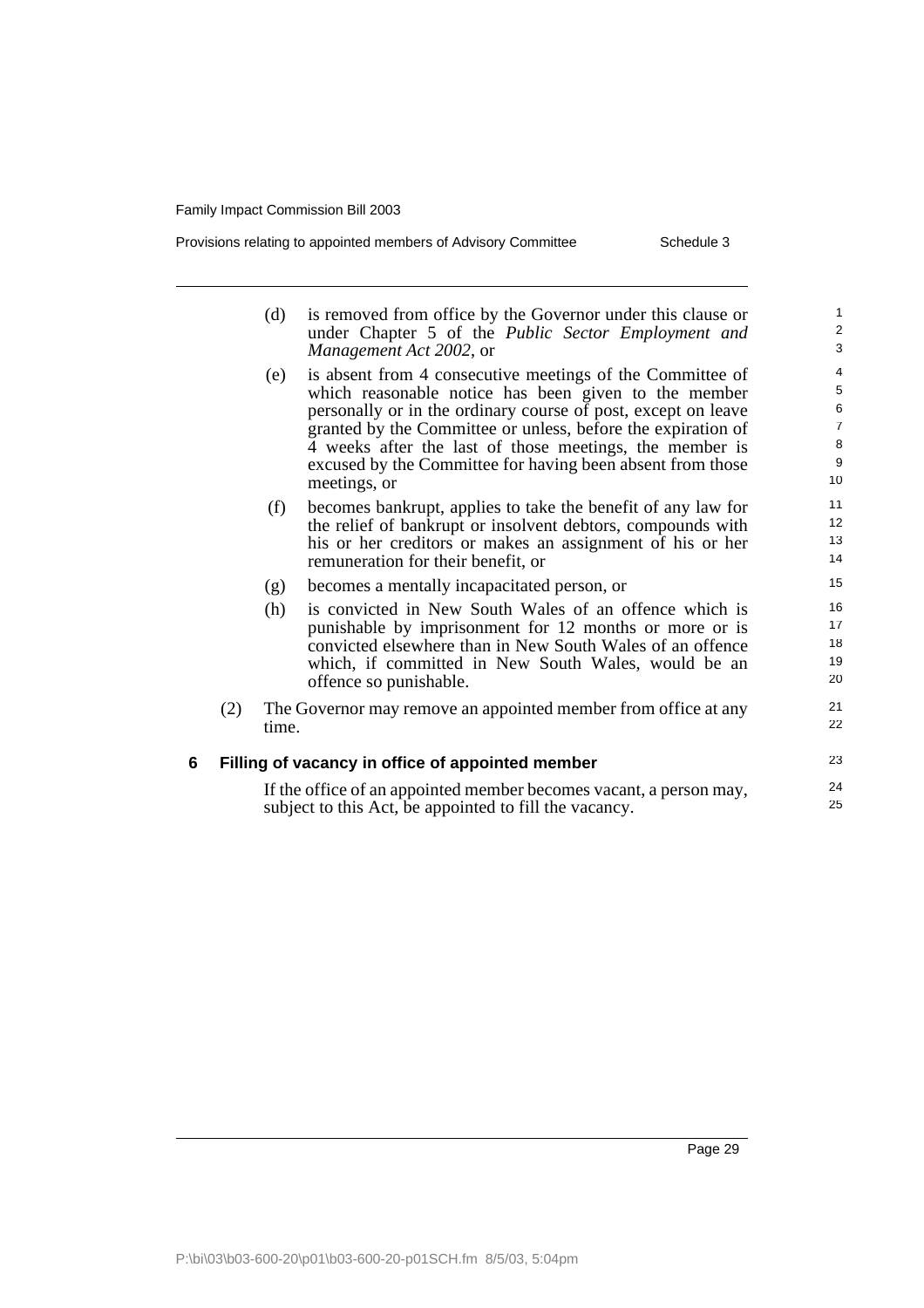Schedule 4 Procedure of Advisory Committee

## <span id="page-39-0"></span>**Schedule 4 Procedure of Advisory Committee**

(Section 39)

1 2

3

|  | <b>Meetings</b> |
|--|-----------------|
|--|-----------------|

**2 Quorum**

**4 Voting**

**5 Minutes**

|   | (1)            | Meetings of the Committee are to be held at such times and places<br>as are from time to time agreed upon by the members of the<br>Committee. The Committee must meet at least once each 3 months. | $\overline{4}$<br>5<br>6 |
|---|----------------|----------------------------------------------------------------------------------------------------------------------------------------------------------------------------------------------------|--------------------------|
|   | (2)            | The procedure for the calling of meetings of the Committee and for<br>the conduct of business at those meetings is, subject to this Act, to<br>be as determined by the Committee.                  | $\overline{7}$<br>8<br>9 |
| 2 | Quorum         |                                                                                                                                                                                                    | 10 <sup>1</sup>          |
|   |                | The quorum for a meeting of the Committee is 8 members.                                                                                                                                            | 11                       |
| 3 |                | <b>Presiding member</b>                                                                                                                                                                            | 12 <sup>°</sup>          |
|   | (1)            | A member of the Committee elected as the presiding member for the<br>meeting by the members present is to preside at a meeting of the<br>Committee.                                                | 13<br>14<br>15           |
|   | (2)            | The member presiding at any meeting of the Committee has a<br>deliberative vote and, in the event of an equality of votes, has a<br>second or casting vote.                                        | 16<br>17<br>18           |
| 4 | Voting         |                                                                                                                                                                                                    | 19                       |
|   | (1)            | A decision supported by a majority of the votes cast at a meeting of<br>the Committee at which a quorum is present is the decision of the<br>Committee, except as provided by subclause (2).       | 20<br>21<br>22           |
|   | (2)            | A decision to recommend a person for appointment as the<br>Commissioner or as an Assistant Commissioner must be supported<br>by not less than 11 votes.                                            | 23<br>24<br>25           |
| 5 | <b>Minutes</b> |                                                                                                                                                                                                    | 26                       |
|   |                | The Committee is to cause full and accurate minutes to be kept of<br>the proceedings of each meeting of the Committee                                                                              | 27<br>28                 |

the proceedings of each meeting of the Committee.